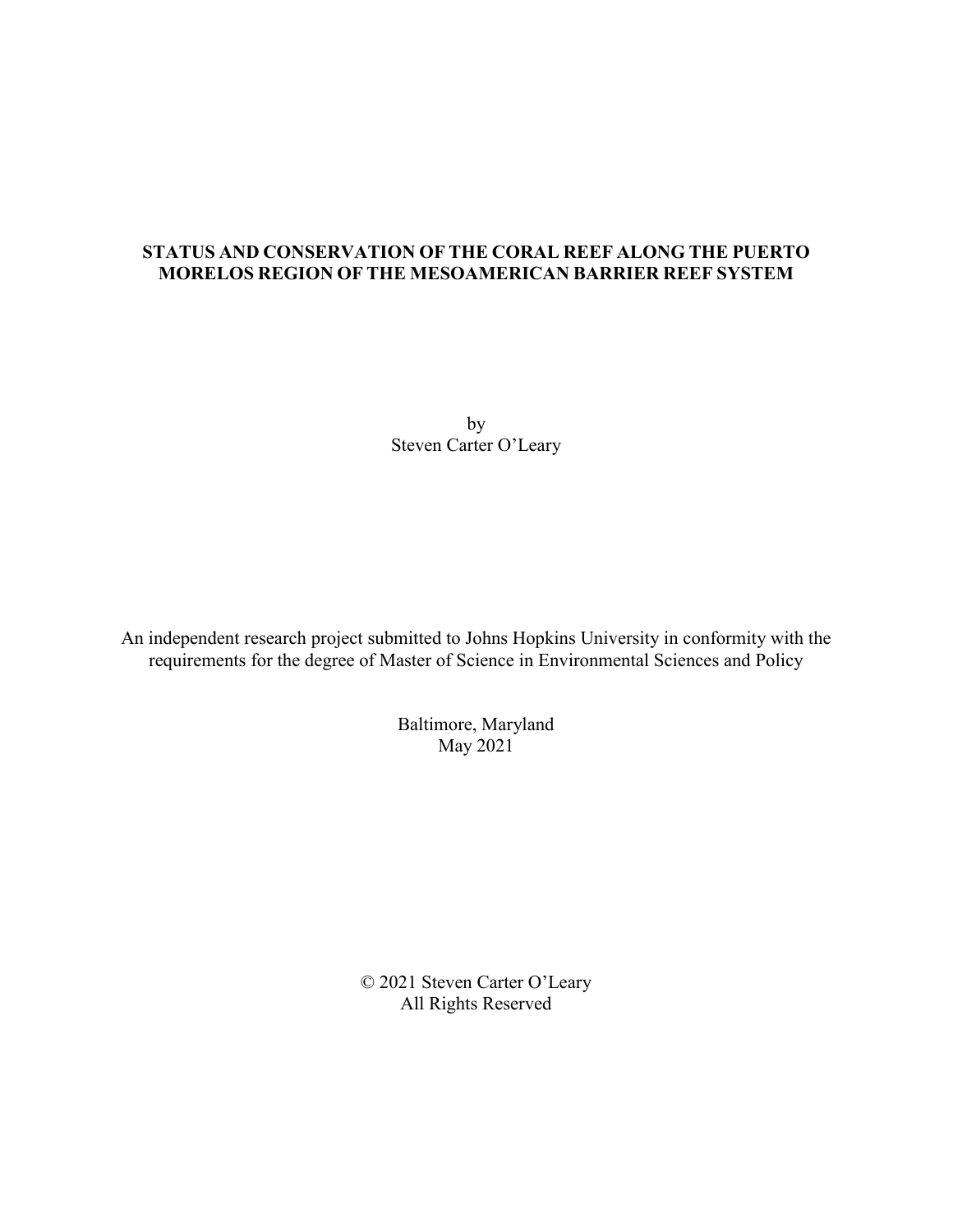### **Abstract**

Coral reefs and reef communities are easily susceptible to degradation due to anthropogenic threats stemming from climate change. Coral reefs are under siege from effects like ocean acidification, ocean warming, sea level rise, and specific local threats. Conservation efforts are pursued in reef communities around the world to gather data and determine what can be done to protect the remaining corals. From January  $22<sup>nd</sup>$ ,  $2021$  through February  $20<sup>th</sup>$ ,  $2021$ , I worked as a Marine Conservation Intern with Global Vision International (GVI) in Puerto Morelos, Mexico. I was educated on coral reef community biology and their threats. I was trained in multiple underwater monitoring methods to record data on coral bleaching, disease, and mortality. This training allowed me to gain valuable insight into the current state of the coral reef in Puerto Morelos and how it has changed over time with bleaching, disease, and death due to constant threat. I collected data and provided it to organizations that partner with GVI and use this information to analyze the overall health of the reef. This analysis is used to provide policymakers with up-to-date information on the status of the reef so that they can make the best policy and management decisions. This experience showed me how GVI is bettering the region through partnerships with federal organizations, NGOs, and community outreach.

**Primary Reader**: Dr. David Guggenheim **Secondary Reader**: Dr. Jerry Burgess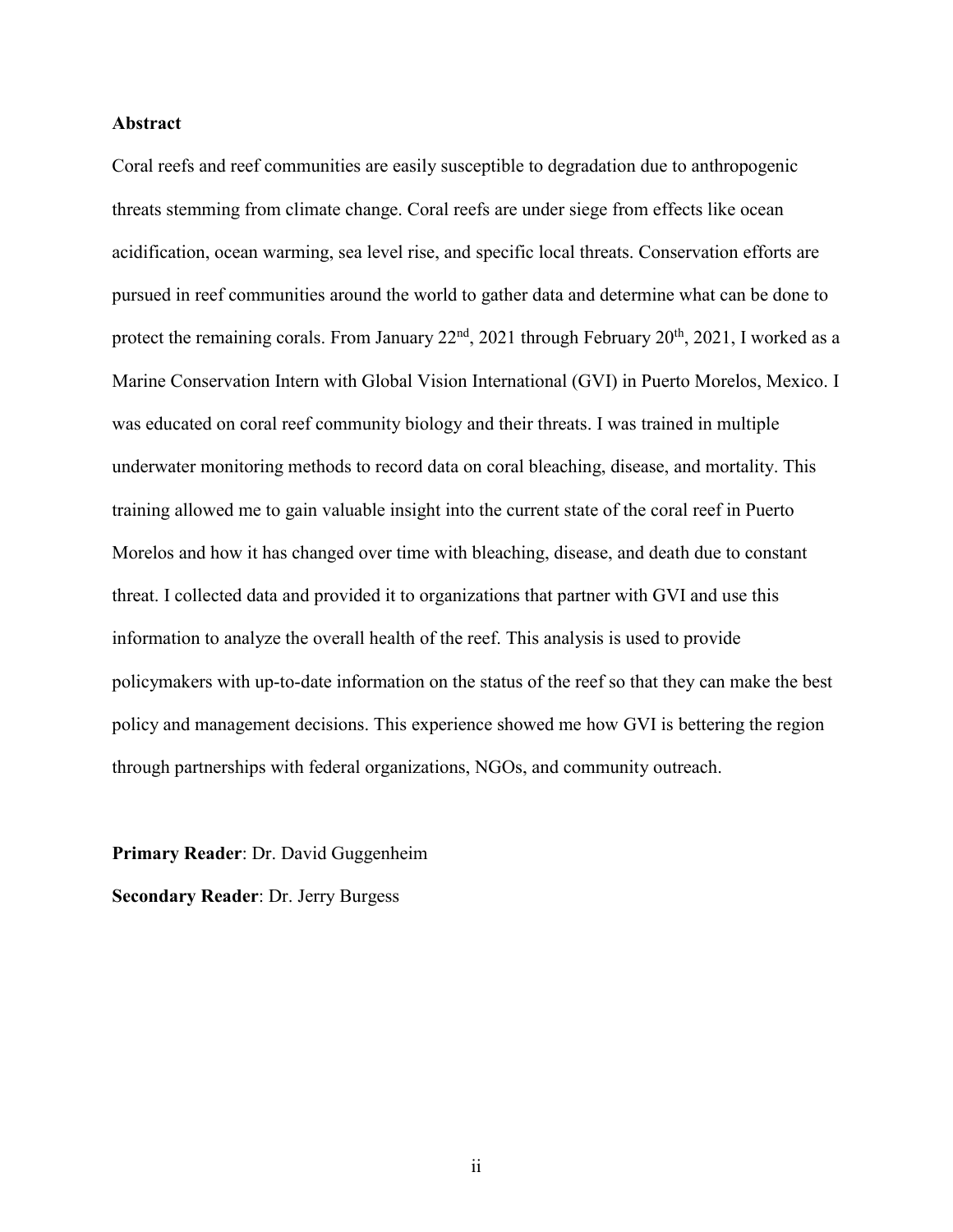### **Acknowledgements**

This experience would not have been possible without the help of many incredible people.

First and foremost, I would like to thank my academic advisor, Dr. Jerry Burgess for his advice and guidance through this process. Following the cancellation of the Galapagos field course due to COVID-19, he worked with me to determine an alternative by completing an internship capstone.

I would also like to thank my mentor, Dr. David Guggenheim who has been a constant inspiration to me in the field of marine conservation. His suggestions and direction have helped to guide me down a future career path where I am excited to make a difference and positively impact our oceans.

A special thank you to all of the GVI staff members. Sebastian Berenguer who mentored me and made sure all of my goals were attainable during the duration of my program. Aysha Pena who worked tirelessly to integrate us as GVI interns into community outreach and development projects in respectable and safe way during a global pandemic. Lara Birkart who was our dive instructor and taught us everything we needed to know to obtain the Advanced Open Water (AOW) certification and make sure we were safe and in the water in respect to each other and marine life that we interacted with. Kayla Moore who was also one of our dive instructors, but also our resident expert who conducted all of our lectures and taught us about the ecosystem of the reef. Miguel Angel Lozano and Alejandro Vasquez who operate the GVI base and work directly with local partners, your combined wealth of knowledge and passion has left a lasting impact on me. Together, your commitment to marine conservation, sustainable living, and educating others about the effects of climate change are an inspiration. Your combined knowledge and expertise created an experience that will live with me forever and will continue to drive me towards living sustainably.

Thank you to all of my fellow interns at GVI, some of which are still in Puerto Morelos continuing to record necessary data on the health of the coral reef. Without your friendship, support, encouragement, and teamwork it would not have been possible for me to complete this internship program and absorb as much information as I did. I wish you all the best of luck in your future careers.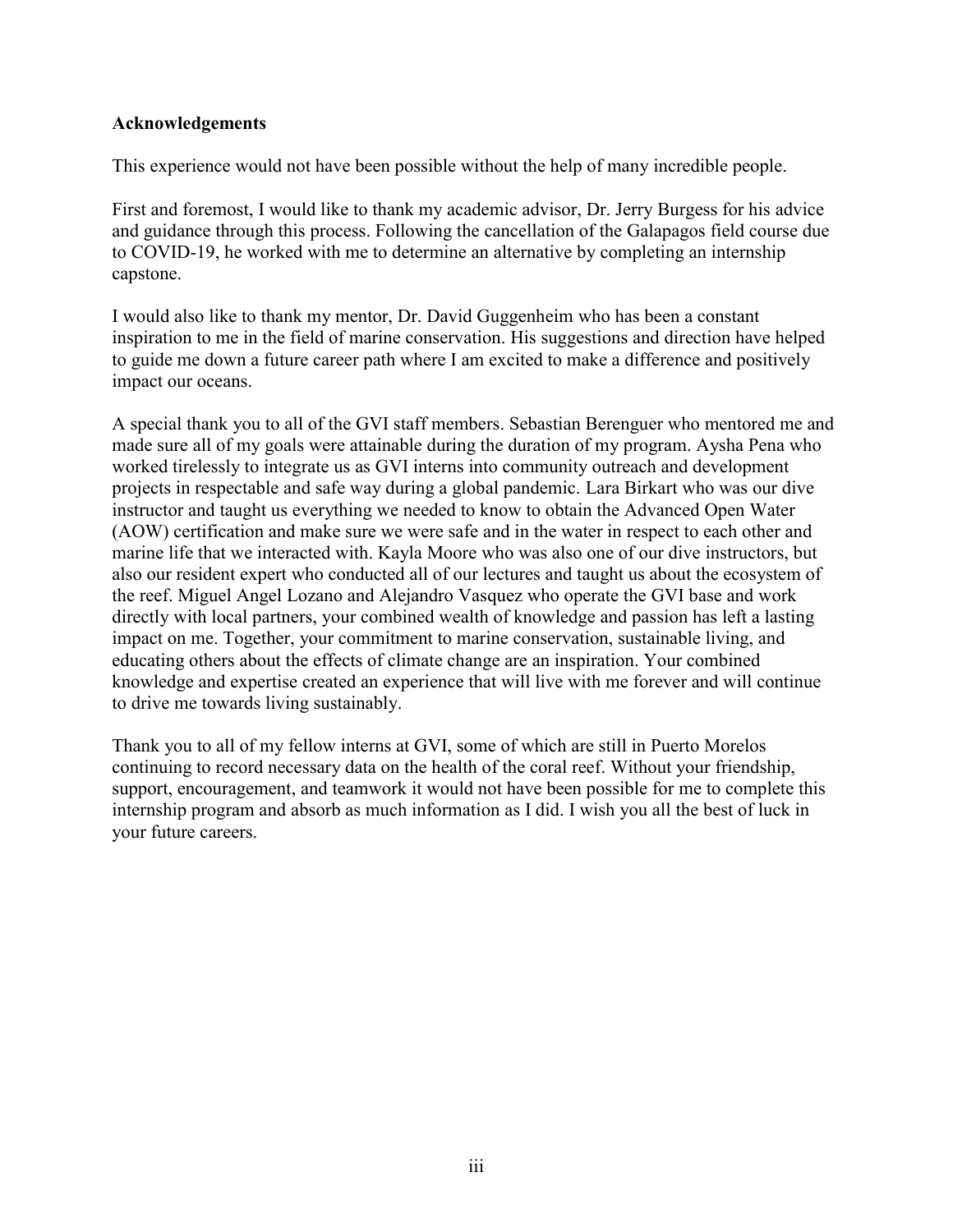| <b>Title</b>                                      | Page             |
|---------------------------------------------------|------------------|
| Abstract                                          | ii               |
| Acknowledgements                                  | $\overline{111}$ |
| List of Figures                                   | V                |
| List of Tables                                    | V1               |
| List of Abbreviations                             | vii              |
| Introduction                                      | 1                |
| Background                                        | 3                |
| 1. Global Vision International and Puerto Morelos | 3                |
| 2. Coral Reefs and Their Importance               | $\tau$           |
| Methods                                           | 11               |
| 1.<br>Trainings and Lectures                      | 11               |
| <b>Scientific Dives</b><br>2.                     | 13               |
| 3.<br>Coral Fragmentation Lab                     | 16               |
| 4. Beach Cleanups                                 | 18               |
| <b>Results</b>                                    | 19               |
| Trainings and Lectures<br>1.                      | 19               |
| 2. Scientific Dives                               | 22               |
| Beach Cleanups and Divers Against Debris<br>3.    | 26               |
| 4. Professional Skill Development                 | 26               |
| Discussion                                        | 27               |
| Conclusion                                        | 28               |
| References                                        | 30               |
| Appendix A – AGRRA Methodology                    | 31               |
| Appendix B - CoralWatch Methodology               | 32               |

# **Table of Contents**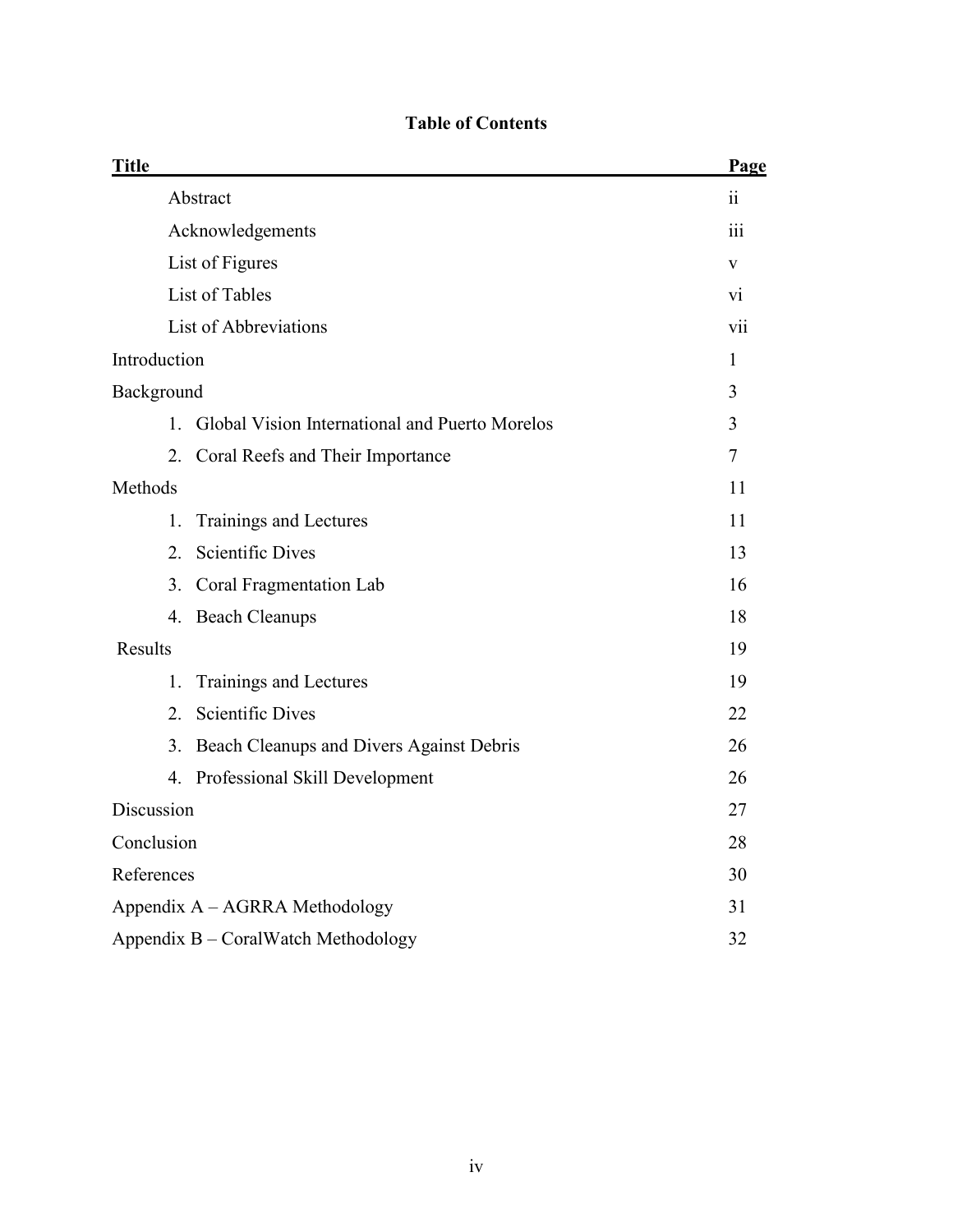# **List of Figures**

| Number   | Title                                                                      | Page |
|----------|----------------------------------------------------------------------------|------|
| Figure 1 | <b>Location of Puerto Morelos</b>                                          |      |
| Figure 2 | Coral Watch Coral Health Chart                                             | 16   |
| Figure 3 | Subregional Analysis of the Mexican Region of the MBRS in<br>2018 and 2020 | 25   |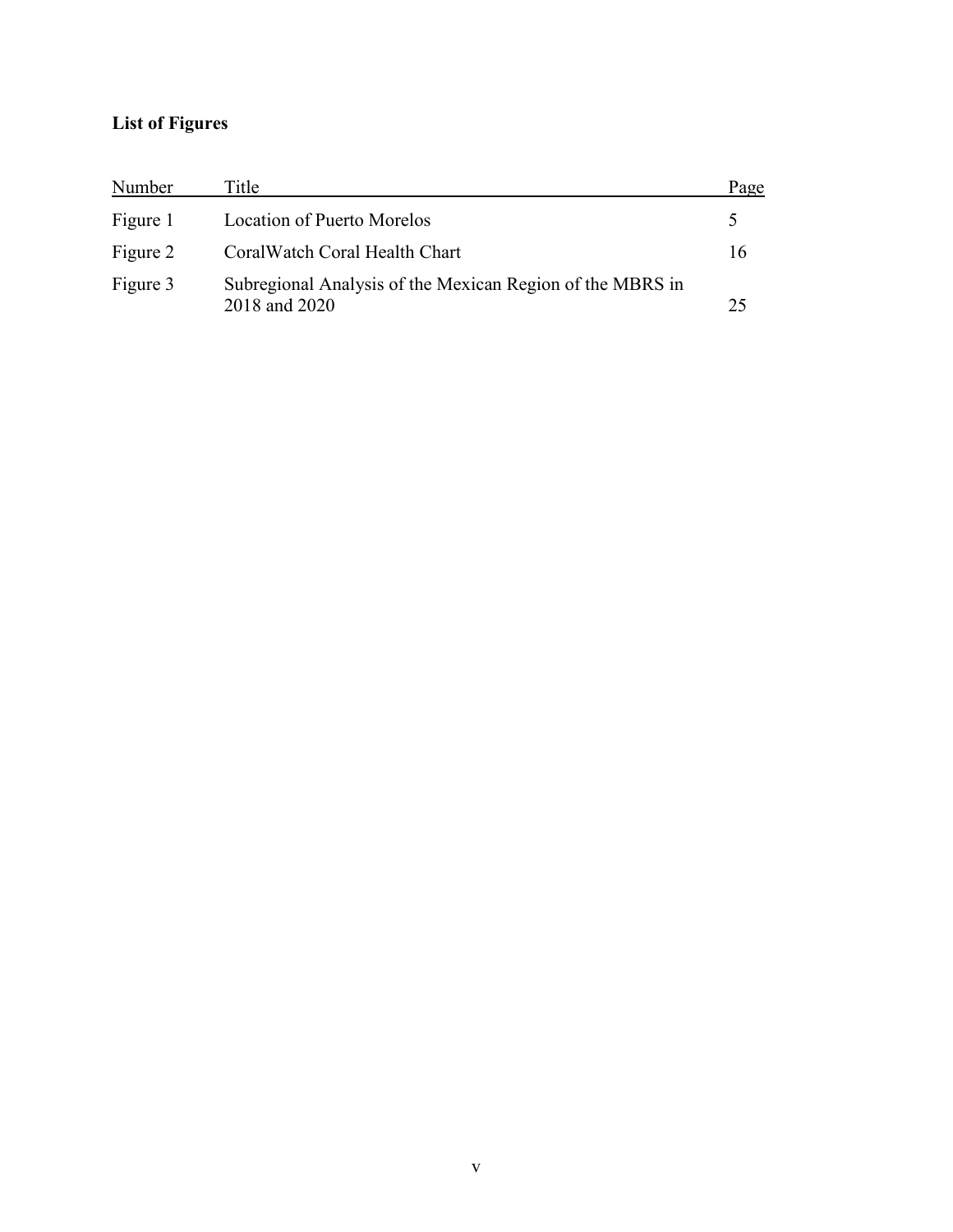## **List of Tables**

| Number  | Title                        | Page |
|---------|------------------------------|------|
| Table 1 | Target Coral Species List    | 13   |
| Table 2 | Incidental Sightings         | 22   |
| Table 3 | Lionfish Sightings           | 23   |
| Table 4 | <b>Beach Cleanup Results</b> | 26   |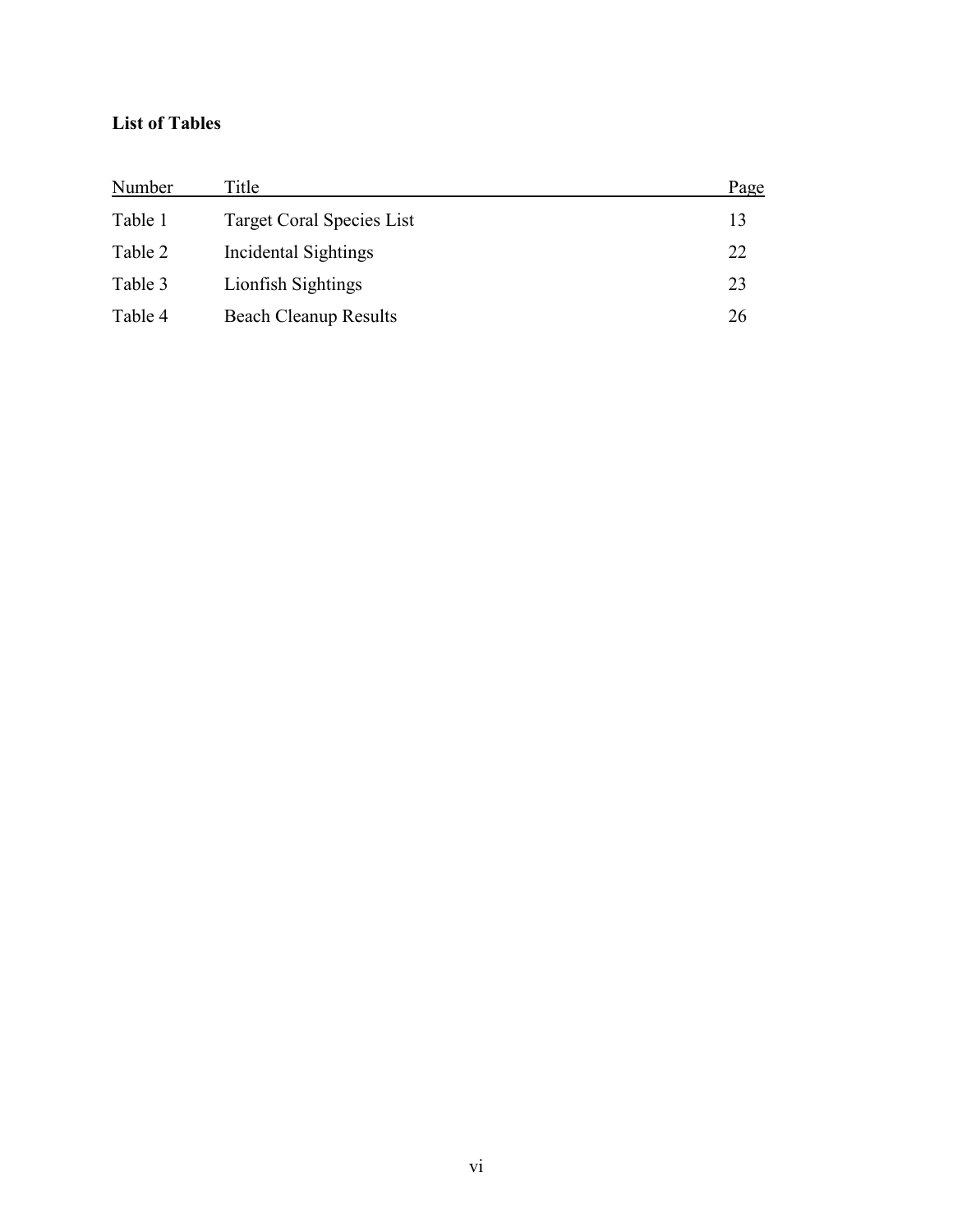# **List of Abbreviations**

| Atlantic and Gulf Rapid Reef Assessment                                  |
|--------------------------------------------------------------------------|
| <b>Advanced Open Water</b>                                               |
| Comisión Nacional de Áreas Naturales Protegidas (National Commission of  |
| Protected Areas)                                                         |
| Coral Fragmentation and Restoration for the Northern Yucatan Peninsula   |
| Global Vision International                                              |
| Harmful Algal Blooms                                                     |
| Healthy Reefs for Healthy People                                         |
| Instituto Nacional de Pesca y Acuaculture (National Fisheries Institute) |
| Mesoamerican Barrier Reef System                                         |
| Professional Association of Diving Instructors                           |
| Reef Health Index                                                        |
| <b>Stony Coral Tissue Loss Disease</b>                                   |
|                                                                          |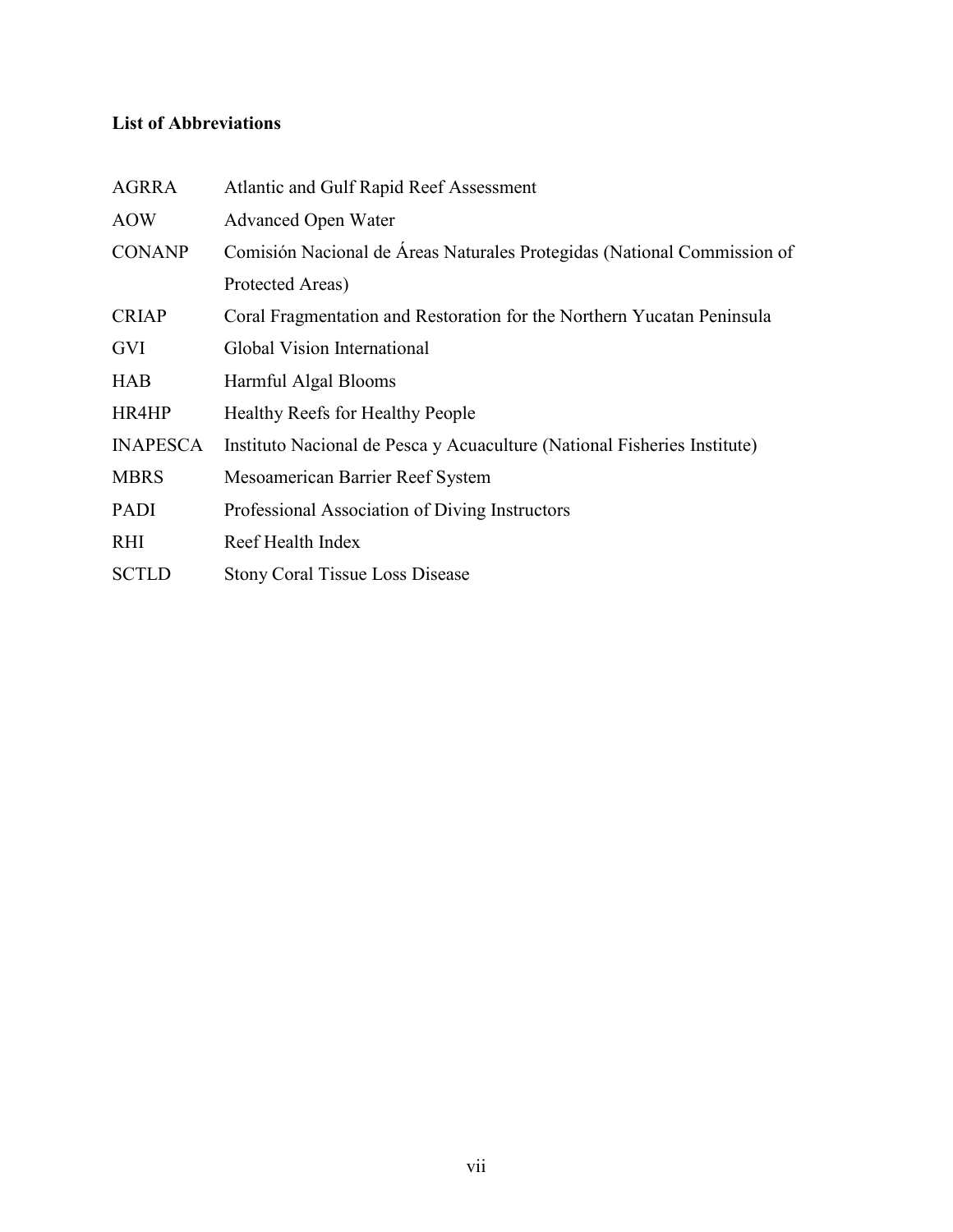#### **Introduction**

Coral Reefs are home to 25% of all marine life and provide many benefits to humans and marine animals alike. Coral reefs have high biodiversity and provide several services that are irreplaceable. Due to high biodiversity, many communities rely on fish as a means of protein and as a source of income through the fishing industry. Coral reefs provide shoreline protection from hurricanes as they dissipate the wave energy. Their chemical compounds are being used by pharmaceutical companies to fight diseases. The income generated in communities where there are coral reefs helps sustain the local economy and provides jobs. Coral reefs around the world provide roughly 375 million USD annually in these services. With the effects of climate change worsening each year, anthropogenic threats are taking their toll on coral reefs at global and local levels. If this continues, marine life and terrestrial life will have to suffer the catastrophic results of life without the services provided by coral reefs.

I've come to realize that the conservation and restoration of coral reefs is something that is vital to the marine ecosystem and it is something that I have developed a passion for. I sought out an opportunity to gain first-hand experience monitoring and researching coral through an internship with Global Vision International. This program provided me with necessary skills, methods, and techniques to conduct personal coral research in my future career. It taught me the biology and ecology of the coral reef ecosystem and the organisms that inhabit it. It also taught me more about how important our reefs are, what is threatening their existence, and what can be done to help. During this internship I recorded data on coral reef bleaching, disease, and mortality which will be used by Mexican federal organizations and NGOs like Healthy Reefs for Healthy people to analyze the overall health of the Mesoamerican Barrier Reef system.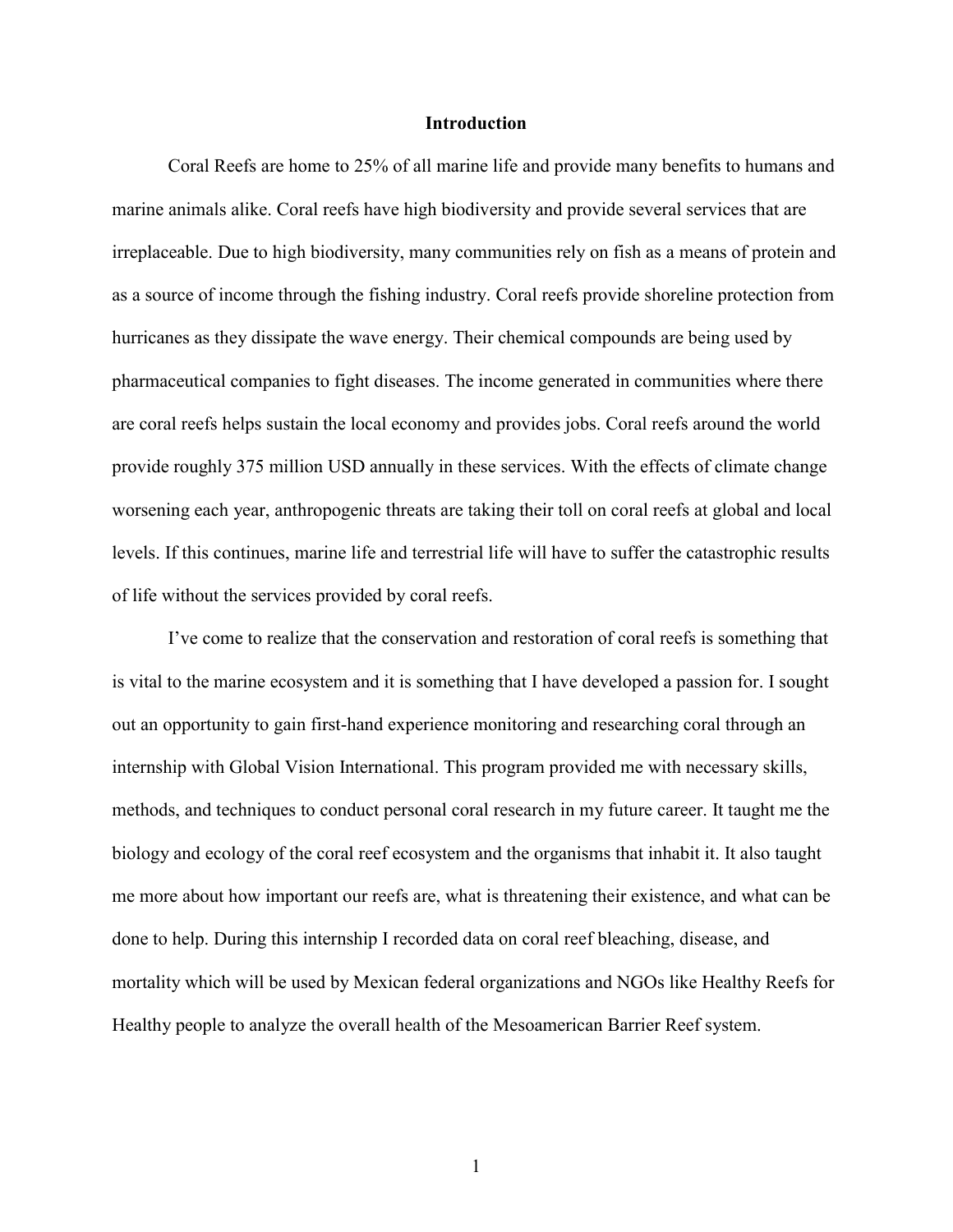This report will differ from other capstone reports as there is no specific research goal in which I set out to achieve. Instead, I planned to gain real research experience working in the field. This report is intended to discuss the knowledge and tools I gained through this internship, best practices for coral monitoring, as well as provide an update on the status of the coral reef in Puerto Morelos, Mexico and the conservation efforts being conducted in this region. I will discuss Global Vision International and their programs, coral reefs and their importance, how GVI prepared me to conduct coral research dives, how the data was collected and what it is used for, the state of the Puerto Morelos region of the Mesoamerican Barrier Reef System, and what other activities I participated in with GVI including beach cleanups, coral fragmentation lab assistance, and community projects.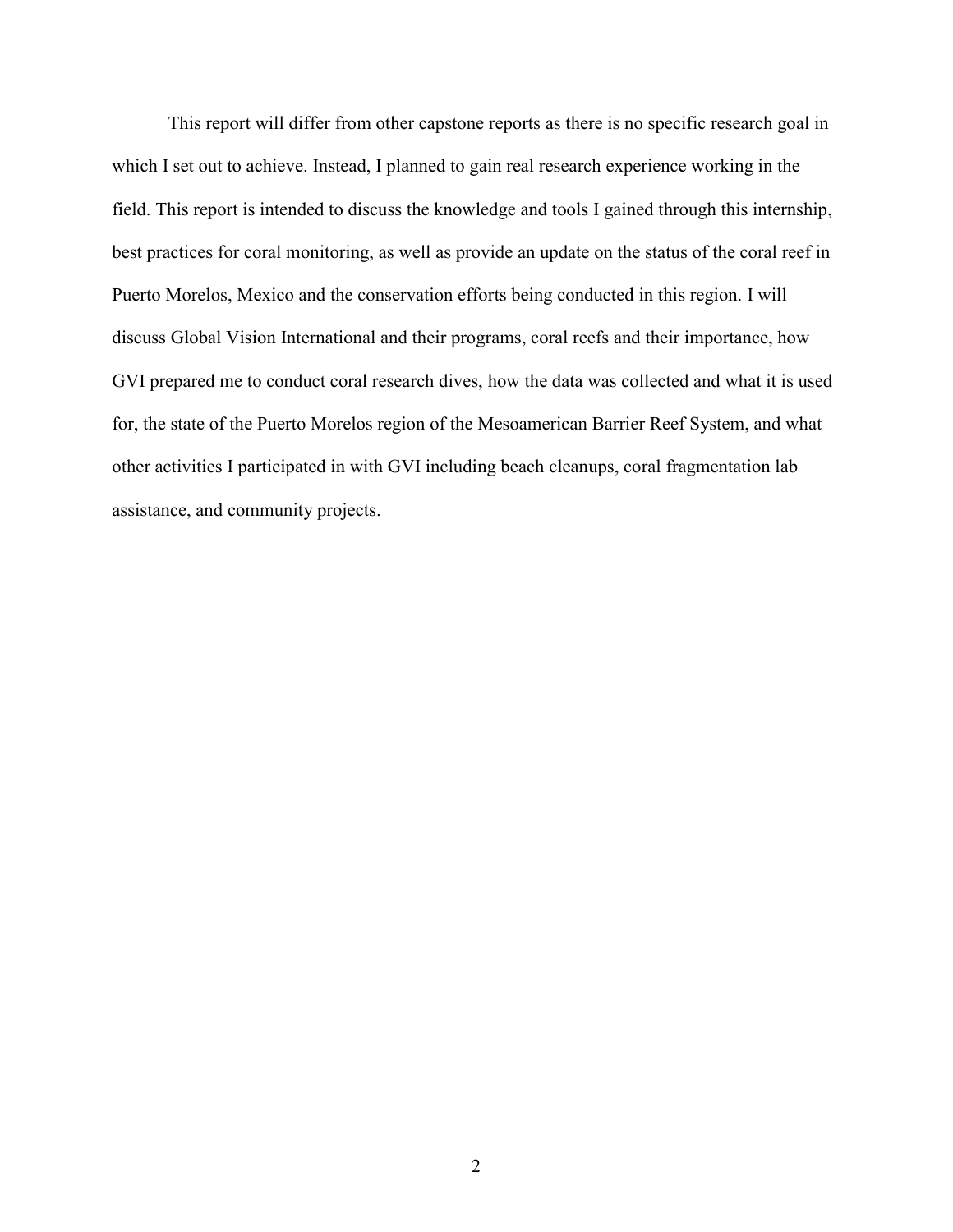### **Background**

### **1. Global Vision International and Puerto Morelos**

Global Vision International (GVI) was formed to provide support and services in environmental research, conservation work, education, and community development. Since its creation in 1998, more than 25,000 participants have completed an internship or a volunteer program with GVI. GVI's 13 bases can be found in Mexico, Costa Rica, Fiji, Peru, Seychelles, South Africa, Ghana, Greece, India, Nepal, Cambodia, Laos, and Thailand. Each location focuses on and contributes to long term sustainable solutions for critical global issues that are faced locally by partner organizations and communities. The programs focus on one or more of the following efforts: teaching, marine conservation, wildlife conservation, construction, education and empowerment, gender equality, and global health.

In order to make a lasting difference, GVI works on long term project that make a positive impact. Their projects use the UN Sustainable Development Goals as a framework to communicate their impact. Stakeholders in these projects are made up of local communities, NGOs, government agencies, partners, GVI staff members, volunteers, donors and fundraisers, and GVI interns. GVI applies 5 human empowerment principles to address the way that the collective of shareholders work together and support each other in their own empowerment.

- 1. *Collaboration*: In order to set and achieve project objectives, all stakeholders must collaborate together.
- 2. *Equal Partnerships*: Stakeholders work as both a student and teacher. As each stakeholder has varying and diverse skillsets, each stakeholder plays an equal part in the setting and achievement of project objectives.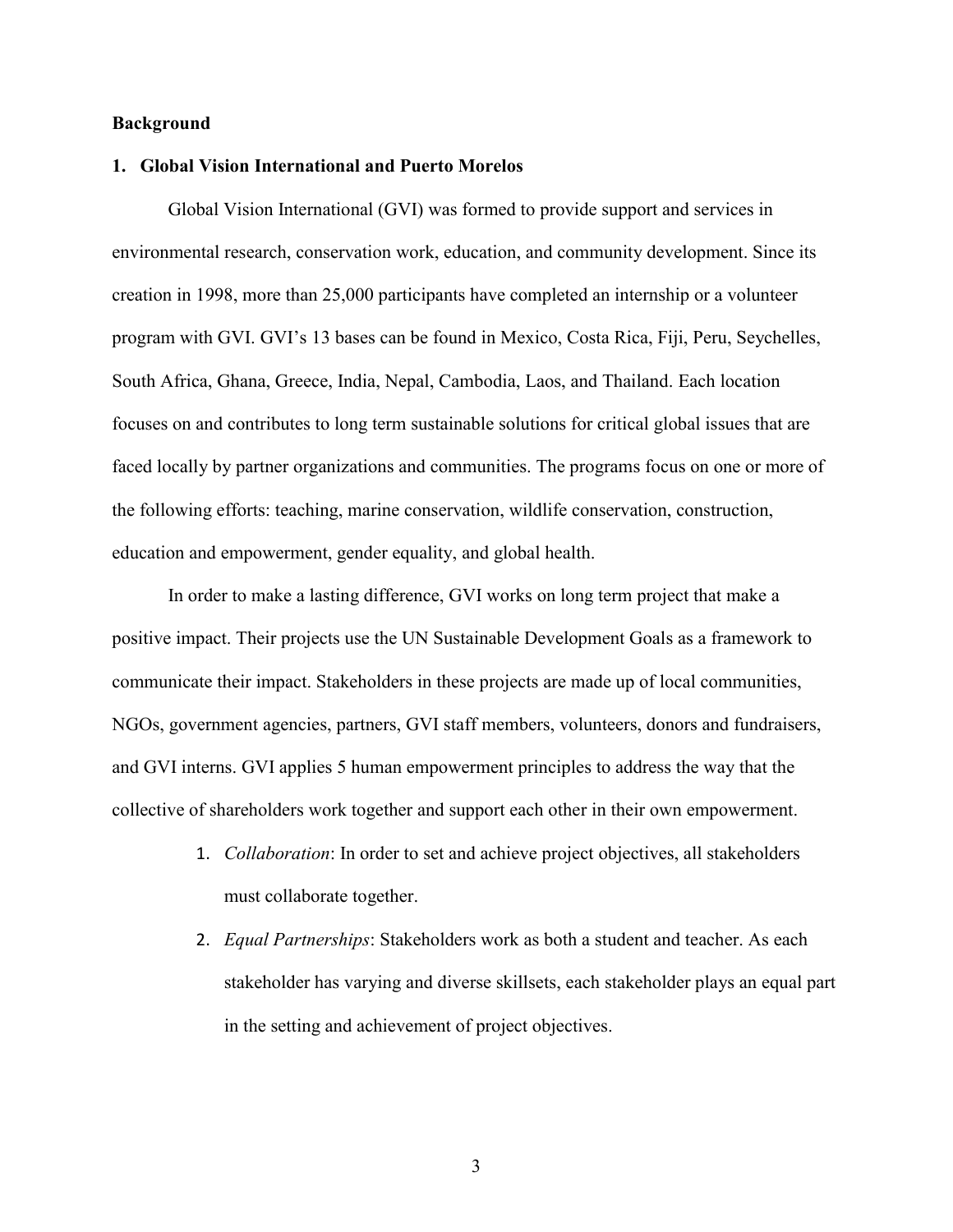- 3. *Support*: Stakeholders are all striving toward the same goal and support each other in an environment that promotes self-empowerment and independence.
- 4. *Sustainability*: All stakeholder collaboration works towards long-term sustainable outcomes.
- 5. *Representation*: Stakeholders come from varying backgrounds and are conscious and respectful of how they portray each other through all forms of communication.

GVI's Mexico base is in the town of Puerto Morelos which is located in the state of Quintana Roo, Mexico as seen in Figure 1. Quintana Roo is the youngest of Mexico's municipalities, with its founding date of November  $6<sup>th</sup>$ , 2015. Puerto Morelos is part of the Yucatan Peninsula and is situated halfway between Cancún and Playa del Carmen. While the state of Quintana Roo is relatively new, the town of Puerto Morelos is not. Puerto Morelos is the oldest port community in the Mexican Caribbean, and it dates back to use by Mayan civilizations. Mayan civilizations used Puerto Morelos to conduct fishing and trading activities as it is naturally protected by a barrier reef. In 1898, this region was selected by the Mexican government for the construction of a port because of the natural barrier reef protection, ample space for boat anchoring, and natural channels between the reefs that allow for boats and ships to access the port. Puerto Morelos, a small fishing town, currently has a population of 37,099 with a growth rate of 19.1% due to the popularity of tourism in the regions and development of transportation infrastructure. This rapid population expansion led to an increase in reef degradation as increased tourism was supported.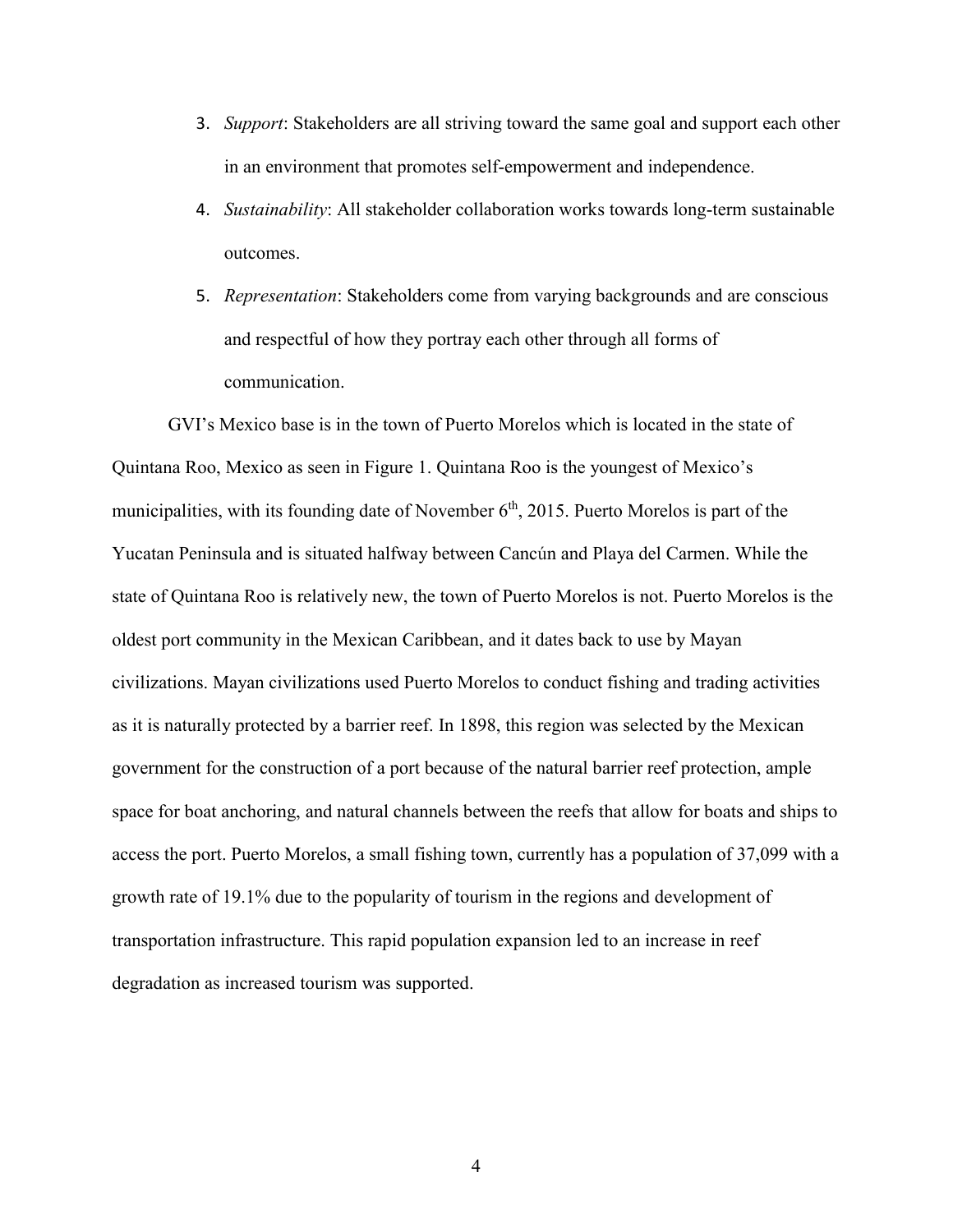

Figure 1. Location of Puerto Morelos (Google Earth)

Due to concern of reef degradation in tourist areas on the Yucatan Peninsula, Mexico began creating new laws and rules stipulated in the Cancún marine protected areas. In 1995, the Puerto Morelos community began to realize these new laws and regulations were driving various tour operators down the coast into their reef. The tour operators were using the reef in Puerto Morelos for their activities and had no regard for the conservation of this reef ecosystem. Implementation of Marine Protected Areas can have conflicting opinions in the affected communities, especially when fishing reliant communities could see a negative impact on their livelihood. However, because the Puerto Morelos community was able to witness the negative effects that tourist and tour agencies were having on a resource they depended on, they took it upon themselves to negotiate with the Mexican government and make the reef in Puerto Morelos a protected area and preserve their reef. After 3 years of negotiations, the marine coastal area of Puerto Morelos was declared a natural protected area for the conservation of ecosystems on February 2<sup>nd</sup>, 1998. The protected area is comprised of 22,404 acres of mangrove, coral reefs, and seagrass. The reef in Puerto Morelos in part of a larger reef called the Mesoamerican Barrier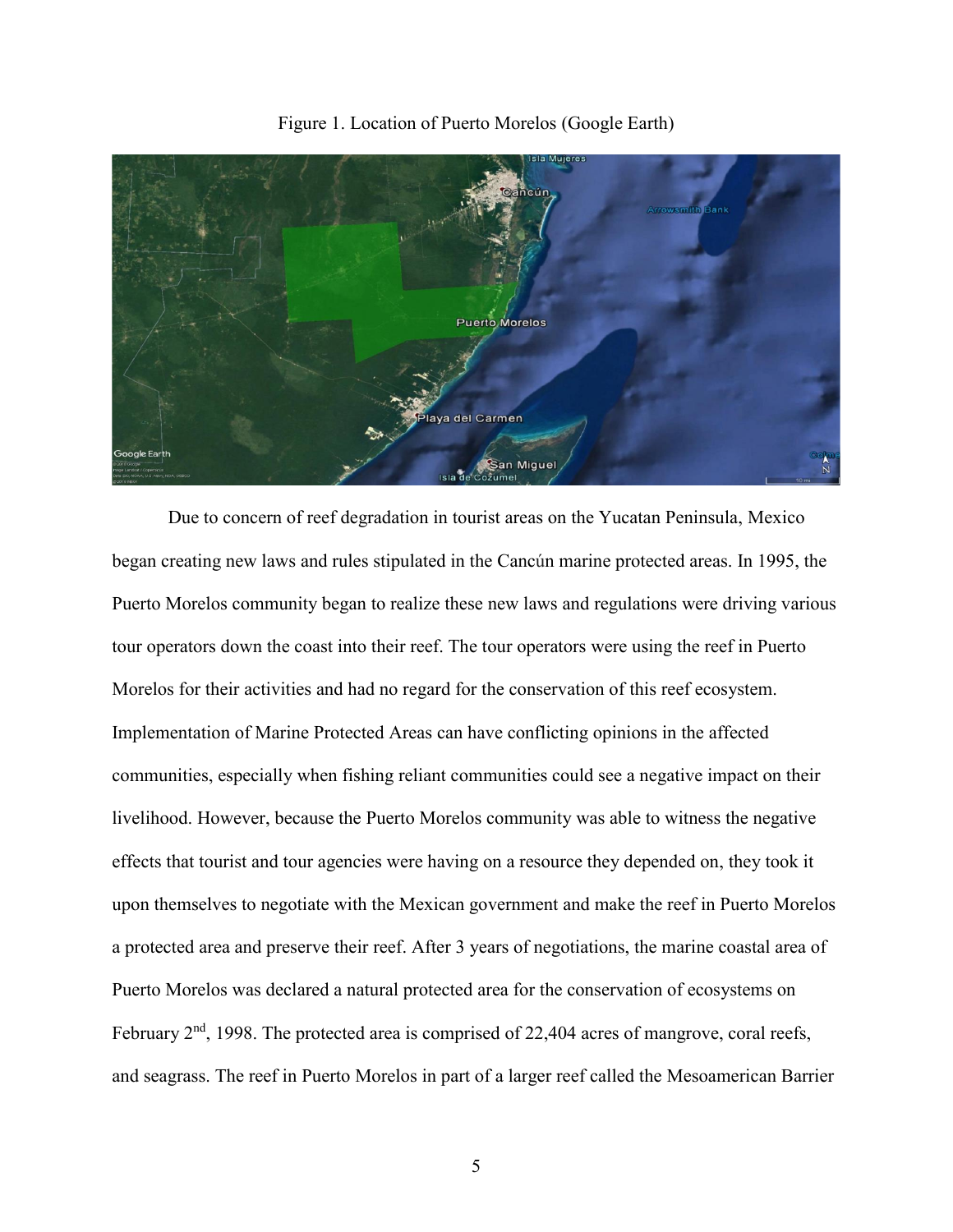Reef System (MBRS). The MBRS is the second largest barrier reef in the world, extending from the North of the Yucatan Peninsula, Mexico to the Bay Islands of Honduras.

In Puerto Morelos, GVI is partnered with several organizations including the Instituto Nacional de Pesca y Acuaculture (INAPESCA), Healthy Reefs for Healthy People (HR4HP), and the Comisión Nacional de Áreas Naturales Protegidas (CONANP). In their partnership with INAPECA, GVI assists researchers in the Coral Fragmentation and Restoration for the Northern Yucatan Peninsula (CRIAP) laboratory. In their partnership with Healthy Reefs for Healthy People, GVI monitors reef health and biodiversity and provides them with data. In their partnership with the CONANP, GVI monitors coral nurseries and restoration. With these partnerships, the Puerto Morelos base has cemented many long-term objectives. In a broad sense, GVI's long-term goals are to: aid in education and support of the local communities to support a sustainable future, reduce poverty, and reduce inequality; monitor and restore marine ecosystems and promote sustainable lifestyles reliant on these resources; and educate the community about climate change and the impacts of improper waste management.

GVI's long-term community-based objectives include building and maintaining relationships with the community, inspiring passion in the community and educating them to protect the local environment, working towards the United Nations Sustainable Development Goals, and educating the community to support a sustainable future. GVI's foremost long-term goal is marine conservation, where their primary responsibilities are monitoring the reef and recording data, teaching community members how to support a healthy reed ecosystem, and training interns to obtain additional help in their projects.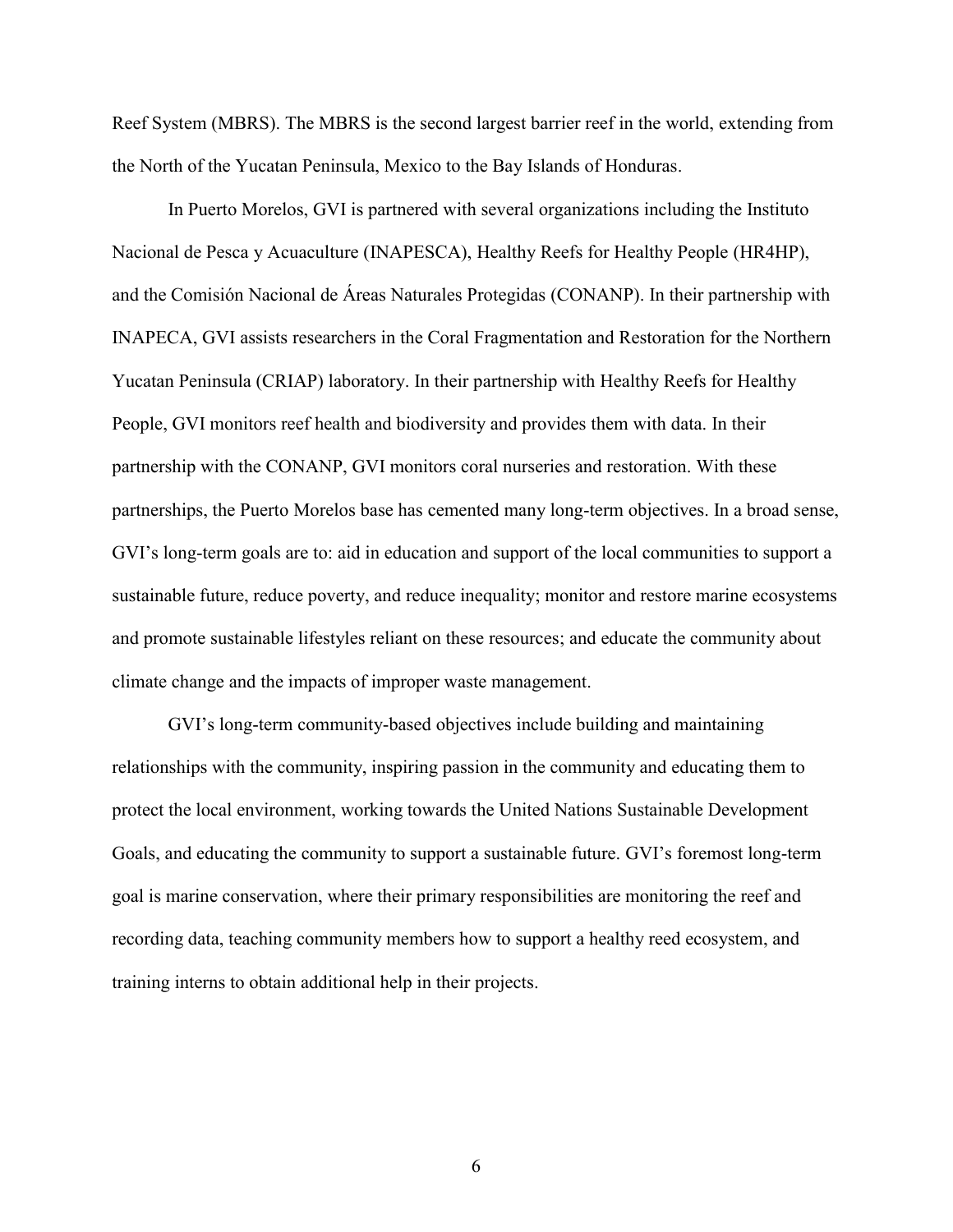#### **2. Coral Reefs and Their Importance**

Coral reefs are extraordinarily diverse habitats. They are home to at least 25% of all marine life and yet they cover less than  $0.1\%$  of the marine environment (Burke et al., 2011). They are home to roughly 4,000 different coral reef-associated fish species and 800 different reef-building coral species (Burke et al., 2011). Located across tropical oceans around the world, coral reefs are temperamental and require particular conditions to facilitate growth and maintain their structures. The majority of reef building corals are found in tropical and subtropical oceans, between the 30°N and 30°S latitudes. These reef structures are built vertically from the seabed as calcium carbonate is deposited and then placed by reef-building corals over millions of years. Coral reefs are made up of coral colonies which are further comprised of many individual coral polyps.

Coral polyps are small, soft-tissue animals which have three tissue layers. The epidermis is the outer tissue and the gastrodermis is the internal layer which is used for digestion. In between the epidermis and gastrodermis is the mesoglea. The mesoglea, or hydrostatic skeleton, is the layer in which zooxanthellae live within the polyp. Polyps maintain a symbiotic relationship with the single celled dinoflagellate algae, commonly known as zooxanthellae. Coral polyps provide protection, carbon dioxide, and nutrients for these algae. The algae use the sunlight to photosynthesize and produce oxygen and sugar for the coral. Algae provides 90% of energy needed for coral survival. To supplement the energy received from the algae, corals are also equipped with nematocysts which have tentacles at their ends. The tentacles capture zooplankton floating in the water column for the polyp to eat. The coral polyps are housed in a continuous, hard, calcium carbonate skeleton structure, known as a corallite. These corallite structures continue to grow around the polyp as it secretes additional calcium carbonate.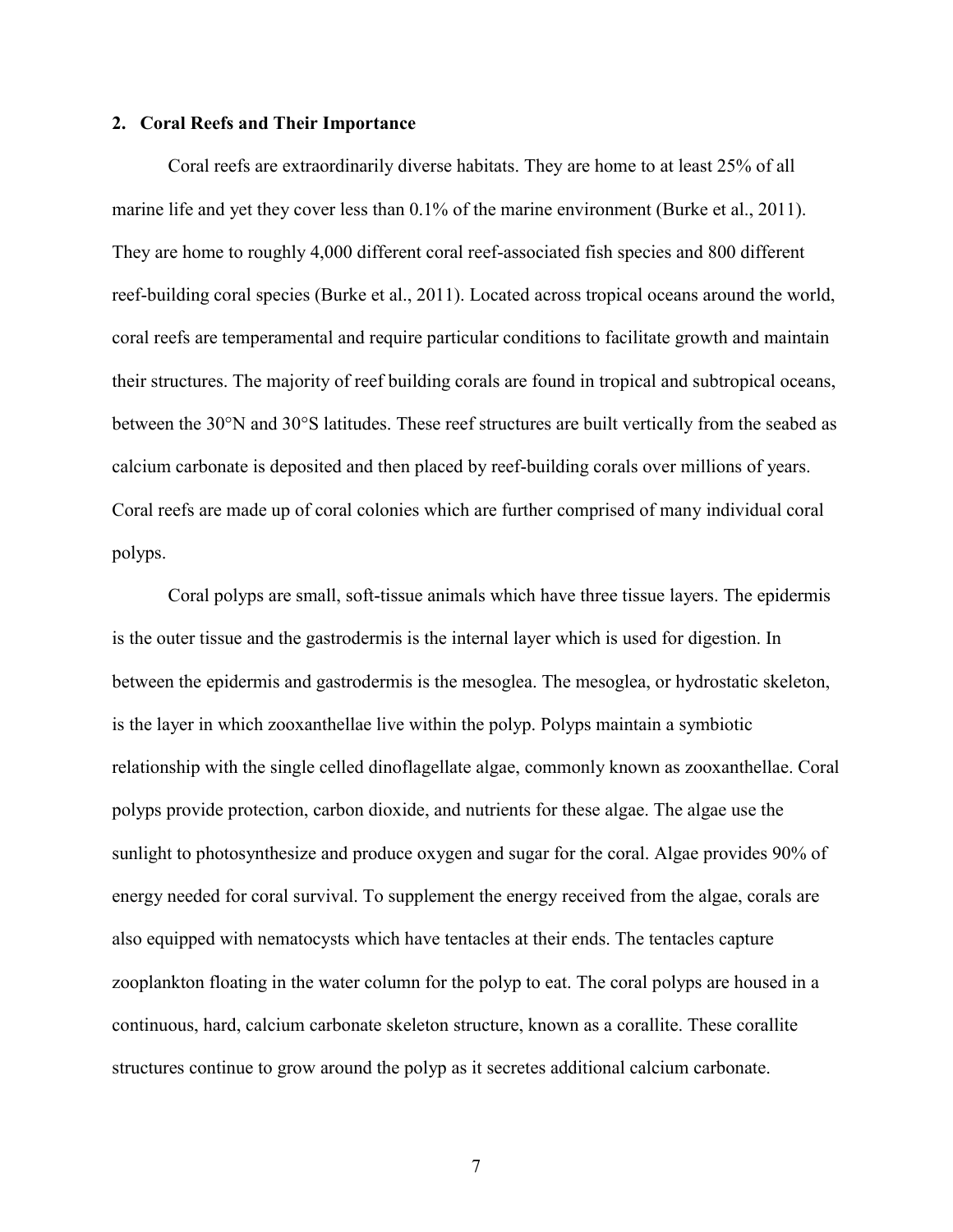Corallite structures are comprised of walls, septa, and costae. Large groups of polyps are called colonies, which form together to make larger coral reef structures.

Coral can reproduce in three different ways including asexual reproduction, sexual reproduction, and fragmentation. Asexual reproduction is when new coral polyp buds from a parent polyp and separates. The budding polyp can then attach to the existing colony to expand the colony, or it can attach to a substrate and begin its own new colony. In sexual coral reproduction coral larvae is fertilized in the water column through an event called spawning. The fertilized larvae will attach to a hard surface in the ocean and eventually create its own colony. Coral fragmentation varies greatly from asexual or sexual coral reproduction. When storms or other forces cause a coral to fracture, the fractured section of coral is able to attach itself to a hard surface and grow. The remaining portion of the original coral will continue to grow in its existing colony while the fractured portion will grow elsewhere.

In order for corals to survive and reproduce, their required conditions must be precise. Corals rely on energy output from the zooxanthellae which utilizes photosynthesis. It is because of this that corals generally do not live any deeper than 30 meters as they require sunlight for the photosynthetic processes to occur. Turbid waters can obstruct the sunlight and prevent photosynthesis which is why corals prefer clearer water. Reef building corals are most often found in tropical and subtropical waters because these corals can only survive in water ranging from 23° to 29° C. Corals are also very sensitive to acidity and freshwater which is why the water they inhabit must maintain a specific salinity of roughly 35 ppt and a composition of 8.3 to 8.5 pH. Lastly, corals cannot survive in stagnant water and require constant water movement to refresh supplies of plankton and oxygen to sustain themselves.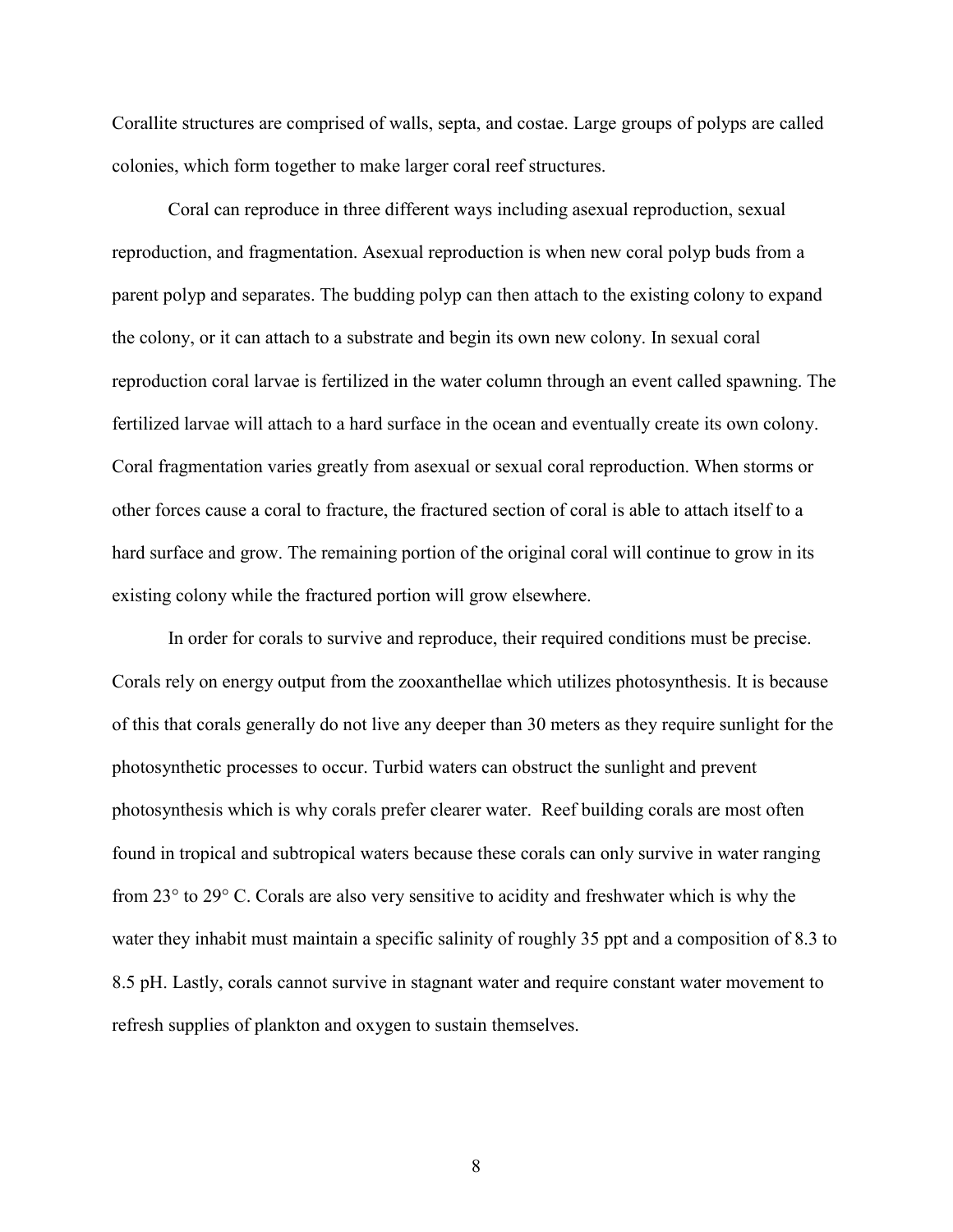These reefs provide a habitat for a wide range of species, but their value to humans and land-based organisms cannot be understated. Reefs provide food and livelihood, medicine, shoreline protection, and tourism revenue each year. Combining the value of the services in which coral reefs provide is estimated to value at roughly 375 billion USD annually (NOAA, 2011). Just over 12% of the world's population live within 100 km of a coral reef and over 275 million people live within 10 km of a reef (Burke et al., 2011). Coral reefs are a source of both food and livelihood for coastal communities in developing countries. Fishing provides jobs and a source of income while these regions also depend on fish as a primary source of protein. Corals reefs and some of the marine life that inhabits them have complex chemical compounds that are being explored by the pharmaceutical industry to treat cancer, HIV, and malaria to name a few (Burke et al., 2011). Across the world, coral reefs run the length of 150,000 km of shoreline in over 100 countries (Burke et al., 2011). Barrier reefs and fringing reefs along the shoreline naturally protect land from hurricanes as they dissipate wave energy and reduce wave damage. In tropical regions, coral reefs are vital to the tourism industry. Divers, snorkelers, beachgoers, and recreational fishers all visit these regions and spend money in these countries which help sustain the local economies. As we will see later, tourism is a double-edged sword as it is also a local threat to some coral reefs.

Coral reefs have proven themselves to be vital to marine and terrestrial lives. Their importance is irreplaceable, but there are many global factors that threaten to eradicate coral reefs. Climate change stressors like ocean warming, ocean acidification, and sea level rise make up some of the major global threats that impact all coral reefs. Anthropogenic threats to coral reefs are largely due to climate change. Use of fossil fuels have polluted the air trapped heat within the atmosphere, causing the earth's surface temperature to gradually increase over time.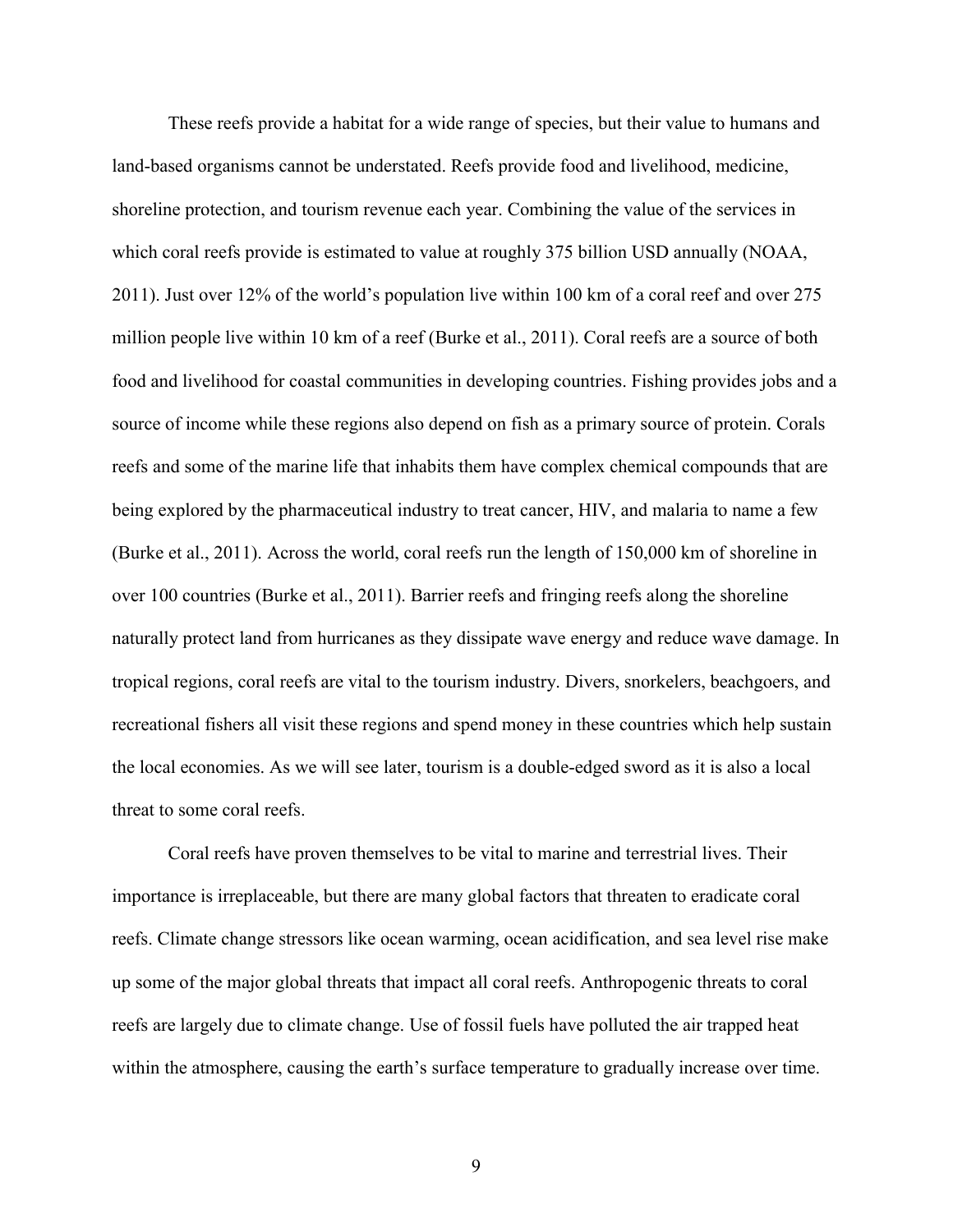The ocean is a carbon sink and absorbs much of the excess heat that we have created. This has caused the average ocean temperature to rise by 0.1° C between 1961 and 2003. It is projected that the surface air temperature will continue to increase by 1.8 to 4.0° C by the 2090's (Keller et al., 2009). The carbon dioxide that is emitted from the burning of fossil fuels remains in the atmosphere and mixes with water in the air to create carbonic acid which falls into the ocean as acid rain. Along with acid rain, the ocean absorbs roughly one-third of human caused carbon dioxide in the air which alters the pH levels of the ocean and increases the ocean acidity. Due to the calcium carbonate structure of coral skeletal structures, increased ocean acidity will slowly dissolve these structures. Estimates indicate that when the atmospheric carbon dioxide levels reach double or triple pre-industrialization levels, coral structures will erode faster than they can rebuild (Keller et al., 2009). With climate change heating the surface of the earth, ice sheets and glaciers have begun to melt which has increased the average global sea level rise by roughly 1 to 2 millimeters per year over the last 100 years (Keller et al., 2009). Increased sea level rise erodes shorelines and deplete mangrove forests which are integral to coral reef ecosystems. Another issue of sea level rise is the decrease of the ocean's salinity due to the introduction of freshwater via melting glaciers.

Pushing corals to live at or near their limits of survivable conditions causes significant stress. When coral becomes stressed, it may eject the zooxanthellae that live in their mesoglea which are responsible to providing the vibrant colors that coral is known for and are photosynthetic and responsible for providing nourishment to corals. When this happens, the coral becomes white as all that can be seen is their calcium carbonate skeletons. This phenomenon is known as coral bleaching and unless ocean conditions are restored within short period of time, the effect will become irreversible, and the coral will die entirely.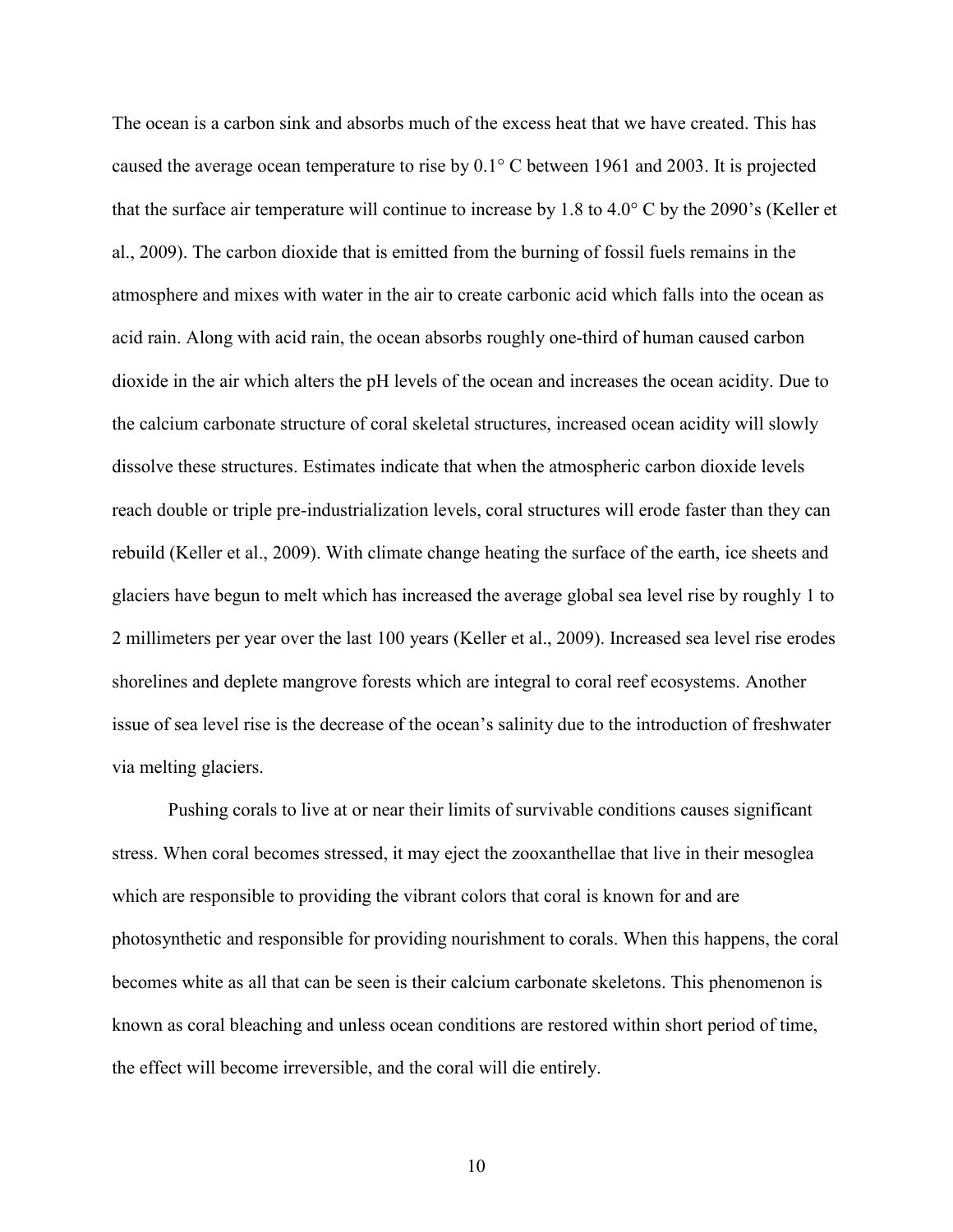### **Methods**

### **1. Trainings and Lectures**

Designed to provide a diverse range of knowledge, practical techniques, qualifications, and valuable experiences to support academic study and career development in the field of marine biology and conservation, several forms of trainings and evaluations were administered over the course of the internship. Upon arrival to base, we were trained in emergency first response primary and secondary care, risk assessment for all areas of work, emergency action plans and drills, emergency oxygen equipment, and child and vulnerable adult protection policy trainings in order to provide a focus on health and safety. Prior to any diving, we attended a lecture on hazards of the reef. This presentation taught us about the potential marine life injuries that could take place on a dive and how to attend to them if necessary. The lecture discussed stings from cnidarians like jellyfish and fire corals, envenomation from lionfish and scorpionfish, bites and stings from sharks, barracuda, stingrays, and sea urchins, as well as potential injuries from marine vessels. This lecture also discussed appropriate behavior underwater so that we were not hazards to aquatic life during our dives.

Interns holding an open water certification from the Professional Association of Diving Instructors (PADI) were required to perform a spot check dive for instructors to verify basic dive skills prior to beginning the PADI Advanced Open Water (AOW) certification course which was a requirement before scientific research dives could be conducted. The PADI AOW course consisted of self-learning modules and knowledge reviews. Following successful completion of knowledge reviews, we embarked on the following five certification adventure dives: Underwater Naturalist, Search and Recovery, Deep Dive, Underwater Navigation, and Peak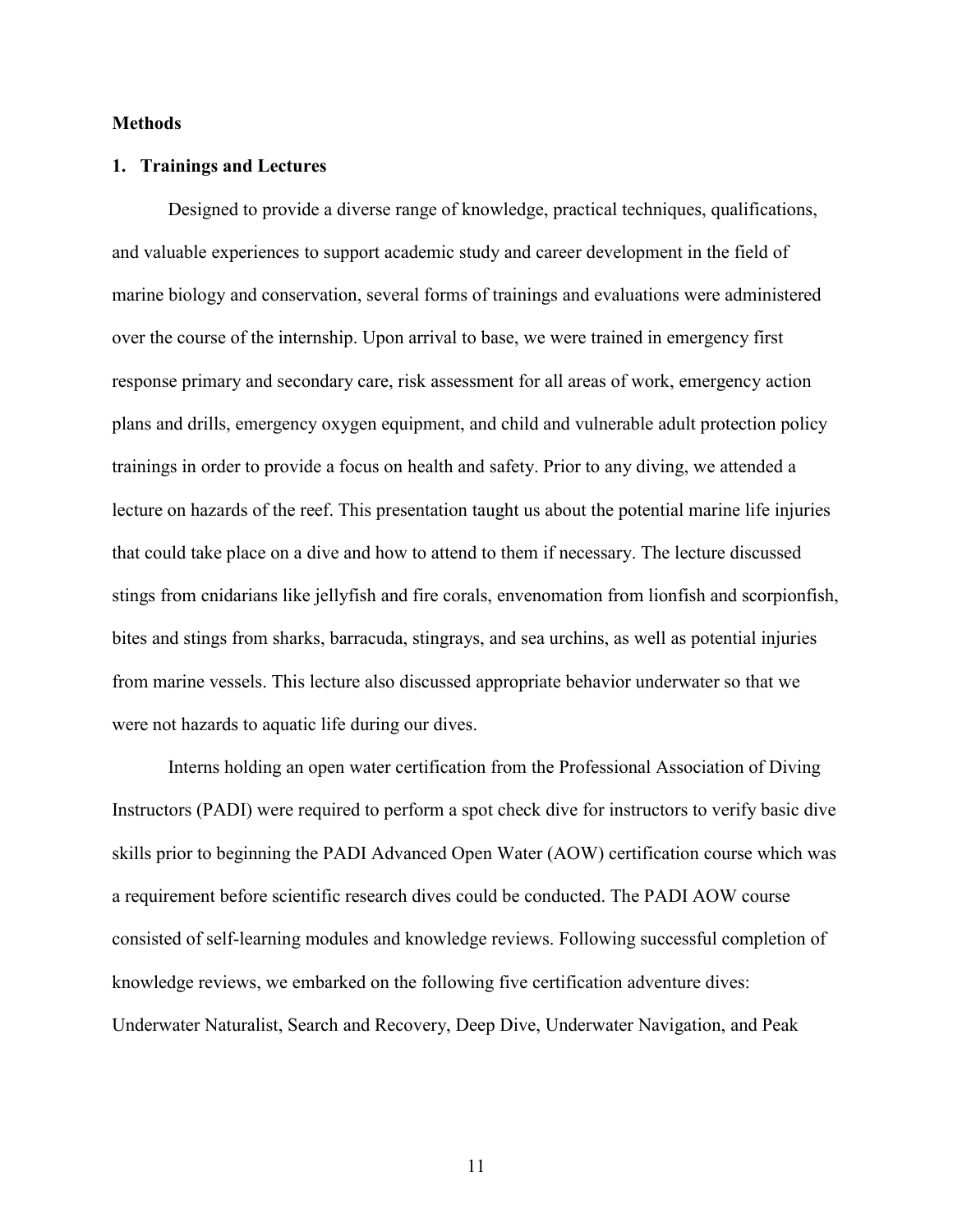Performance Buoyancy. GVI's dive training objectives are focused on teaching PADI courses while improving existing skills and confidence in divers.

During the day between study sessions, we were provided with several in depth marine research program lectures on the following subjects: conservation research, incidental sightings, introduction to coral reefs, threats to coral reefs, lionfish 1 biology, sea turtle biology, beach cleanups, coral community tutorials, and monitoring methods and demonstrations.

In order to familiarize interns with the species of coral that would be monitored, the coral tutorial was provided to teach us the subtle differences between the many species. We needed to memorize the Latin genus and species of each coral and be able to distinguish one from another. In total there were 46 target coral species that needed to be memorized, all of which can be found in Table 1. In order to verify our knowledge, we were required to pass 3 visual identification exams with 95% accuracy. Each exam had 60 images and the exams increased in difficulty. Following successful completion of all 3 exams, underwater coral identification spots were necessary to further test our knowledge. We needed to complete 3 coral spot dives, with a pass rate of 97%. On coral spot dives, GVI staff would point out species of coral and we would write on our dive slate the genus and species names. A successful coral spot dive required a minimum of 20 species to be found on the duration of the dive.

 $\overline{a}$ 

<sup>&</sup>lt;sup>1</sup> The lionfish is an invasive exotic fish species discussed later in this report.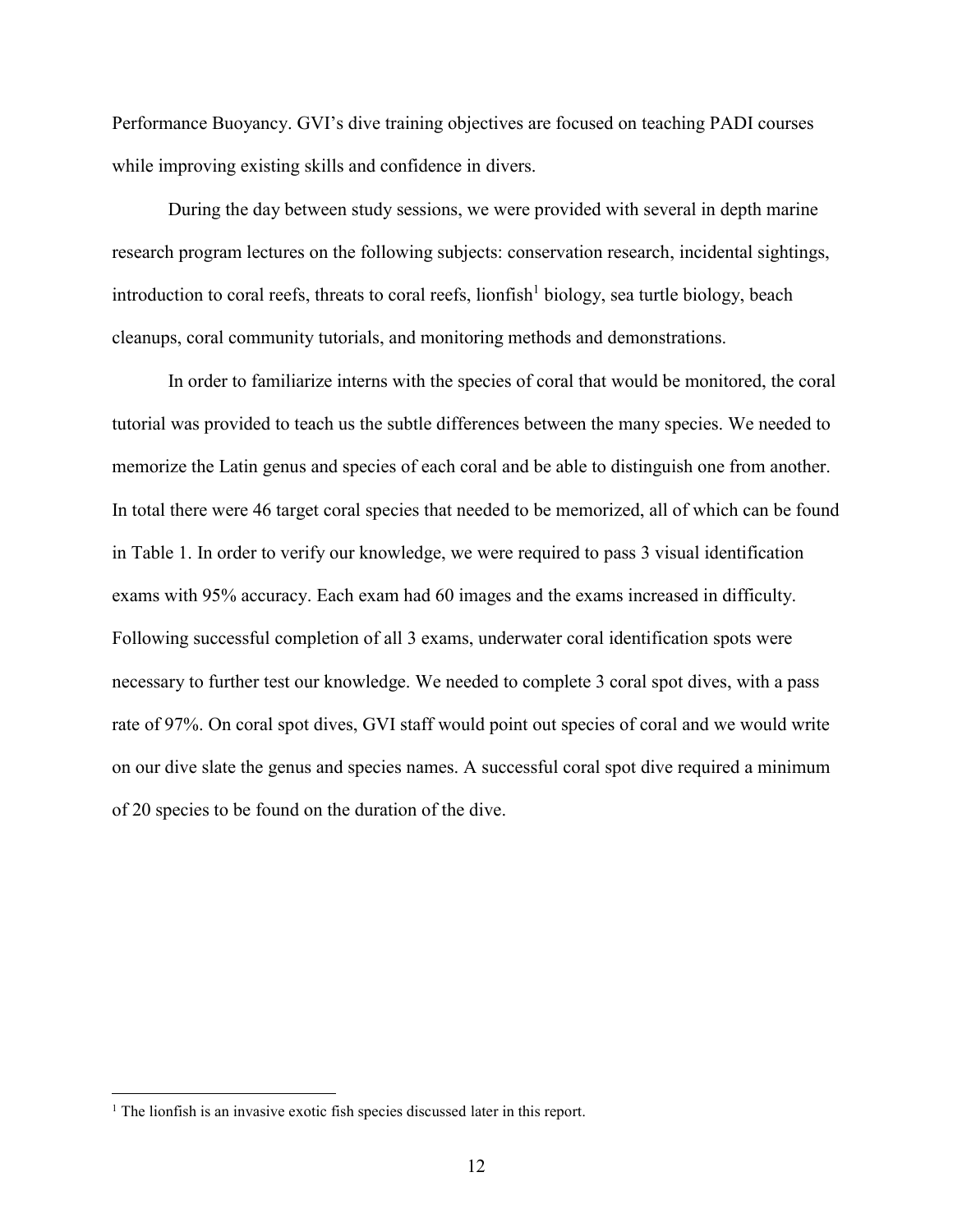| <b>Mound &amp; Boulder</b> | <b>Branching</b>             |
|----------------------------|------------------------------|
| Porites astreoides         | Acropora cervicornis         |
| Sidersastrea radians       | Acropora palmata             |
| Sidersastrea siderea       | Acropora prolifera           |
| Stephanocoenia intercepta  | Madracis aurentenra          |
| Montastrea cavernosa       | Madracis decactis            |
| Orbicella annularis        | Madracis pharensis           |
| Orbicella faveolata        | Madracis sp.                 |
| Orbicella franksi          | Oculina diffusa              |
| Favia fragum               | Porites divaricata           |
| Dichocoenia stokesii       | Porites furcata              |
| Solenastrea bournoni       | Porites porites              |
| Solenastrea hyades         | Porites sp.                  |
| Meandroid                  | Agariciid                    |
| Diploria labyrinthiformis  | Helioseris cucullata         |
| Pseudodiploria strigosa    | Agaricia fragilis            |
| Pseudodiploria clivosa     | Agaricia lamarcki            |
| Colpophyllia natans        | Agaricia agaricites          |
| Manicina areolata          | Agaricia tenuifolia          |
| Meandrina meandrites       | Agaricia humilis             |
| Meandrina jacksoni         | <b>Fire Corals</b>           |
| Dendrogyra cylindrus       | Millepora alcicornis         |
| Mycetophyllia lamarckiana  | Millepora complanata         |
| Mycetophyllia aliciae      | Millepora striata            |
| Mycetophyllia ferox        | Millepora squarrosa          |
| Isophyllia sinuosa         | Millepora sp.                |
| Isophyllia rigida          | Stylaster roseus             |
|                            | <b>Flower &amp; Solitary</b> |
| Eusmilia fastigiata        |                              |
| Mussa angulosa             |                              |
| Scolymia sp.               |                              |

### Table 1. Target Coral Species List.

### **2. Scientific Dives**

Once we had completed all the necessary exams and coral spots, we were eligible to start conducting research dives and gather data for GVI's partners. The conservation research lecture taught us the best practices for underwater monitoring. We were taught that during any scientific dives, we should never touch the coral or substrate. To best view the reef and observe the coral without risk of contact, divers should be hovering at a 45-degree angle with their fins up. We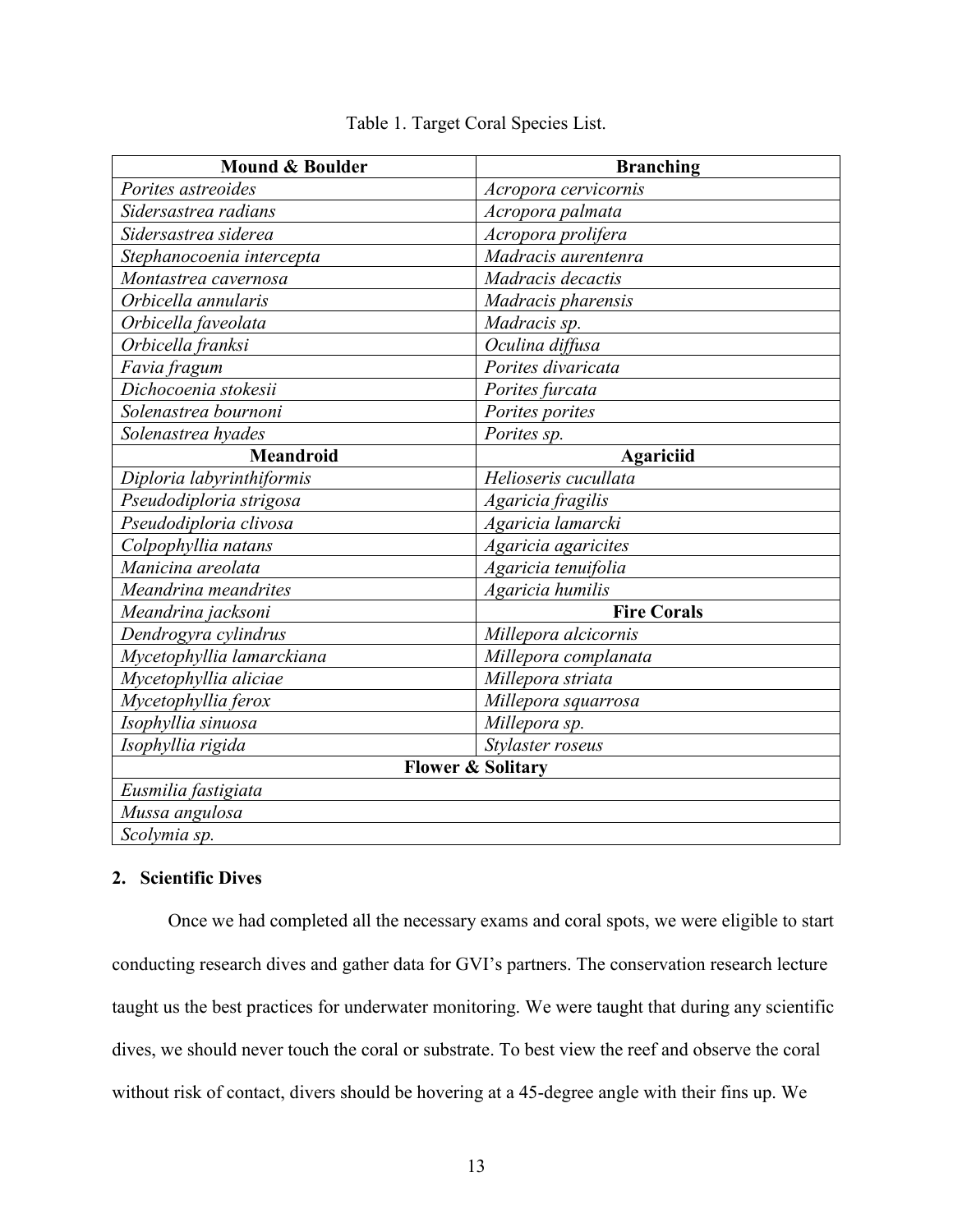were also taught how to backfin and helicopter kick so that if they got too close to the reef, they could back out or turn around without the risk of reef contact. We completed a written exam and two certification dives demonstrating these research skills to earn their PADI Coral Reef Research Diver specialty certification.

We also learned that the most widely adopted surveying technique in the region for coral monitoring is the Atlantic and Gulf Rapid Reef Assessment (AGRRA) methodology, a guide of which can be found in Appendix A, which is used by GVI when conducting coral community research surveys as it allows data to be intercompared. The objective of the AGRRA coral survey method is to assess the size and health condition of coral. To conduct an AGRRA coral survey, a minimum of two divers is required. Diver A lays the weighted end of a transect at the edge of the reef, being sure not to lay the weights on any coral. Diver B then unreels the 10-meter measuring tape transect in a straight line across the reef. Diver A follows diver B and tucks the transect line around corals and gorgonians so as not to damage any species on the reef. Once the transect line is in laid out, diver B weighs down the other end of the transect to ensure that it does not move. At every 1-meter mark on the transect, divers hold a PVC quadrat measuring 25 cm x 25 cm to record data. Divers are equipped with an A4 underwater slate that have measurements along the sides and a pencil to record information. Rather than having a blank slate to record information, we copied AGRRA's Coral-UW-V5.4 datasheet onto our slates to record the proper information. At each quadrat, divers identify all species of coral that are larger than 4 cm and record them using the proper coral species code. Their size (length, width, and height) is recorded as well as how much of each species is bleached, what percentage of new, old, or transitional mortality are present on the coral, and what diseases (if any) are present. This information is recorded for all corals within the quadrat at each 1 m marking along the transect line. The AGRRA coral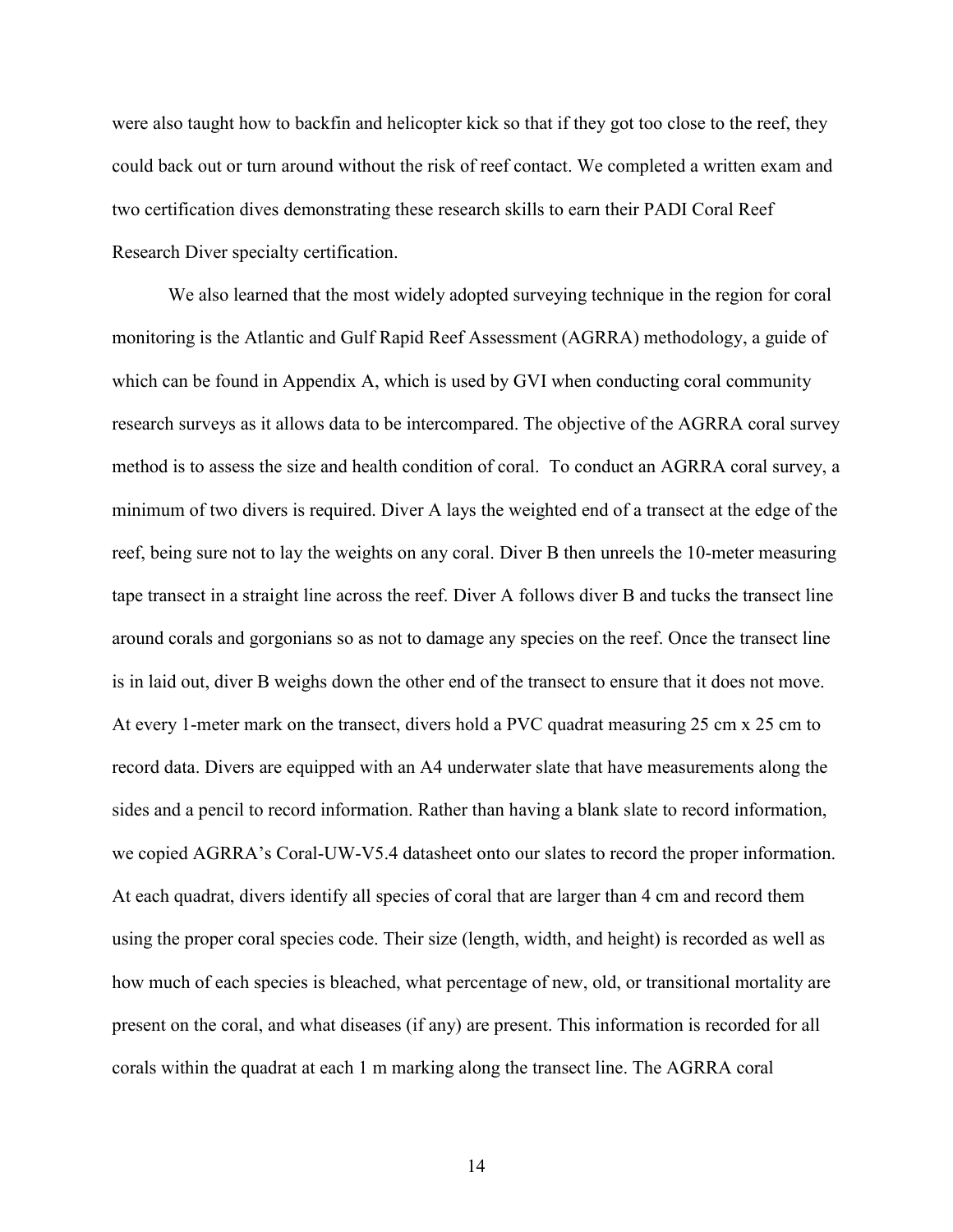methodology assesses the species, colony size, and health of corals present at each of the GVI's 10 dive sites. This methodology identifies the diseases that are having the greatest impact on coral populations and the impact of bleaching events on the different species of local coral. It also helps to determine live coral cover and information about the population dynamics at the dive sites including species diversity, population changes, and the factors that affect them.

Separate from coral community monitoring, we utilized the CoralWatch methodology, a guide of which can be found in Appendix B, specifically for monitoring the severity of coral bleaching at GVI dive sites. CoralWatch is a program created by the University of Queensland, Australia that can be contributed to by anyone in an effort to help provide the university with data for use in their research. CoralWatch is not considered to be the standard practice for monitoring coral bleaching, and it is intended to be used by non-specialist observers to gain a better understanding of effective reef management while providing the University with accurate bleaching data from around the world. For GVI's purpose, CoralWatch bleaching monitoring also requires two divers to complete. Divers approach a coral and identify the species on their slates. Diver A will use a flashlight to illuminate the coral, while Diver B holds the CoralWatch health chart up to the species. They will compare the darkest and lightest colors of the coral and match them to the colors on the health chart, as seen in Figure 2, and record them. Divers make sure that they do not use two color indicators that are on the same side of the chart. Divers will continue to record this information until they have recorded a minimum of 20 corals. This data is submitted to the University of Queensland and is used to identify water temperature patterns. The data helps to understand the relationship between increasing water temperature and bleaching events. It also monitors the severity and species affected during bleaching events.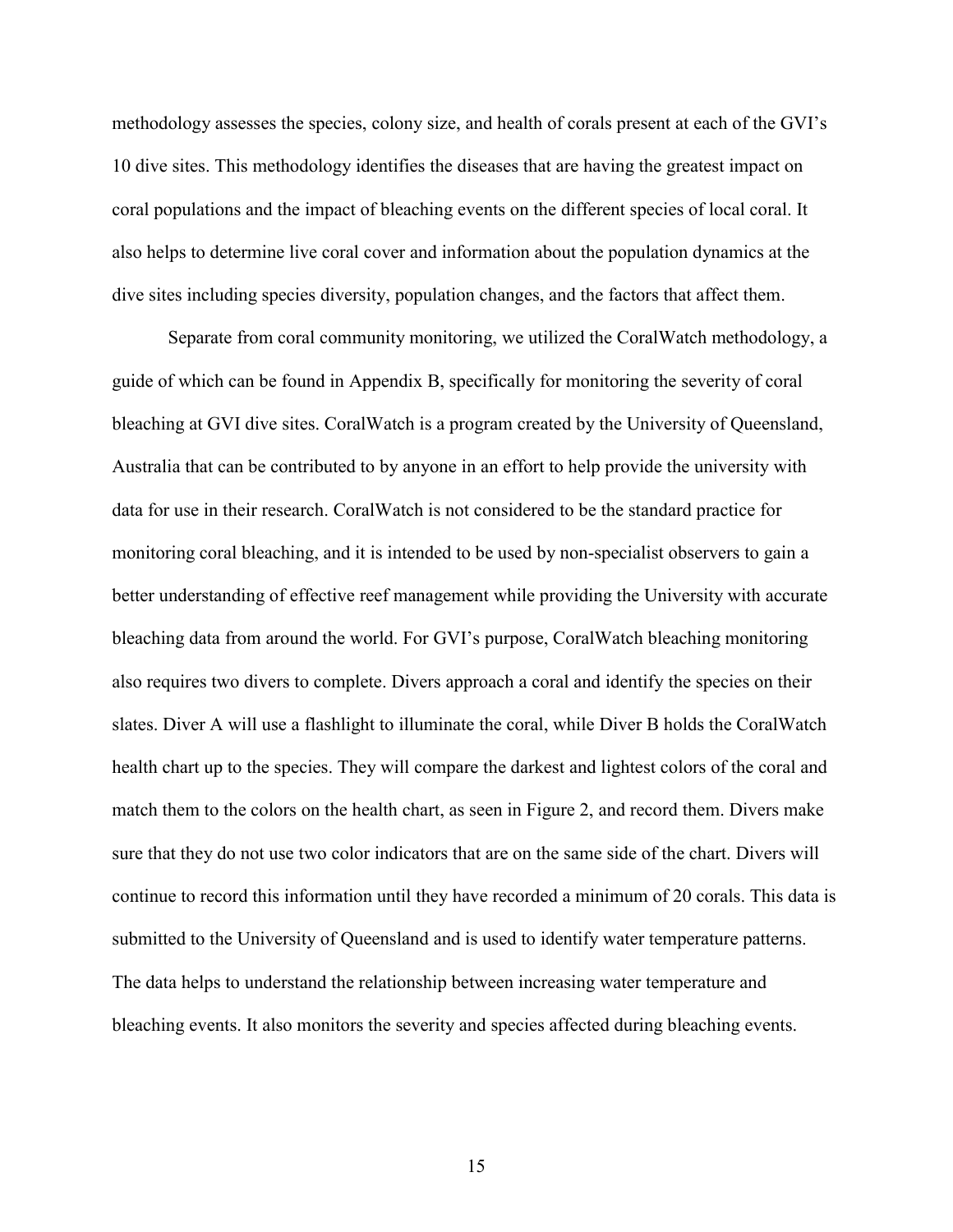

Figure 2. CoralWatch Coral Health Chart

At the conclusion of each dive with GVI, we record all megafauna and lionfish sighting they witnessed during the duration of their dive, and their estimated size. Data on incidental sightings of megafauna is used by GVIs partners to provide information on species that are difficult or expensive to monitor. This data provides a greater understanding of megafauna and lionfish population sizes, distribution, and biomass for these megafaunas. Additionally, the lionfish sighting information is also passed onto one of GVI's partners which helps uncover important information about the invasive species.

### **3. Coral Fragmentation Lab**

GVI's Puerto Morelos base is on Mexican federal land and shares some spaces with the CRIAP coral fragmentation lab. Interns worked at the CRIAP laboratory to help the researchers with their work. When fragmented, corals can grow at up to 4 times their normal rate. In an effort to rebuild degraded areas of the reef, researchers at the CRIAP laboratory have been cloning corals by fragmenting them and allowing them to mature. We aided the researchers by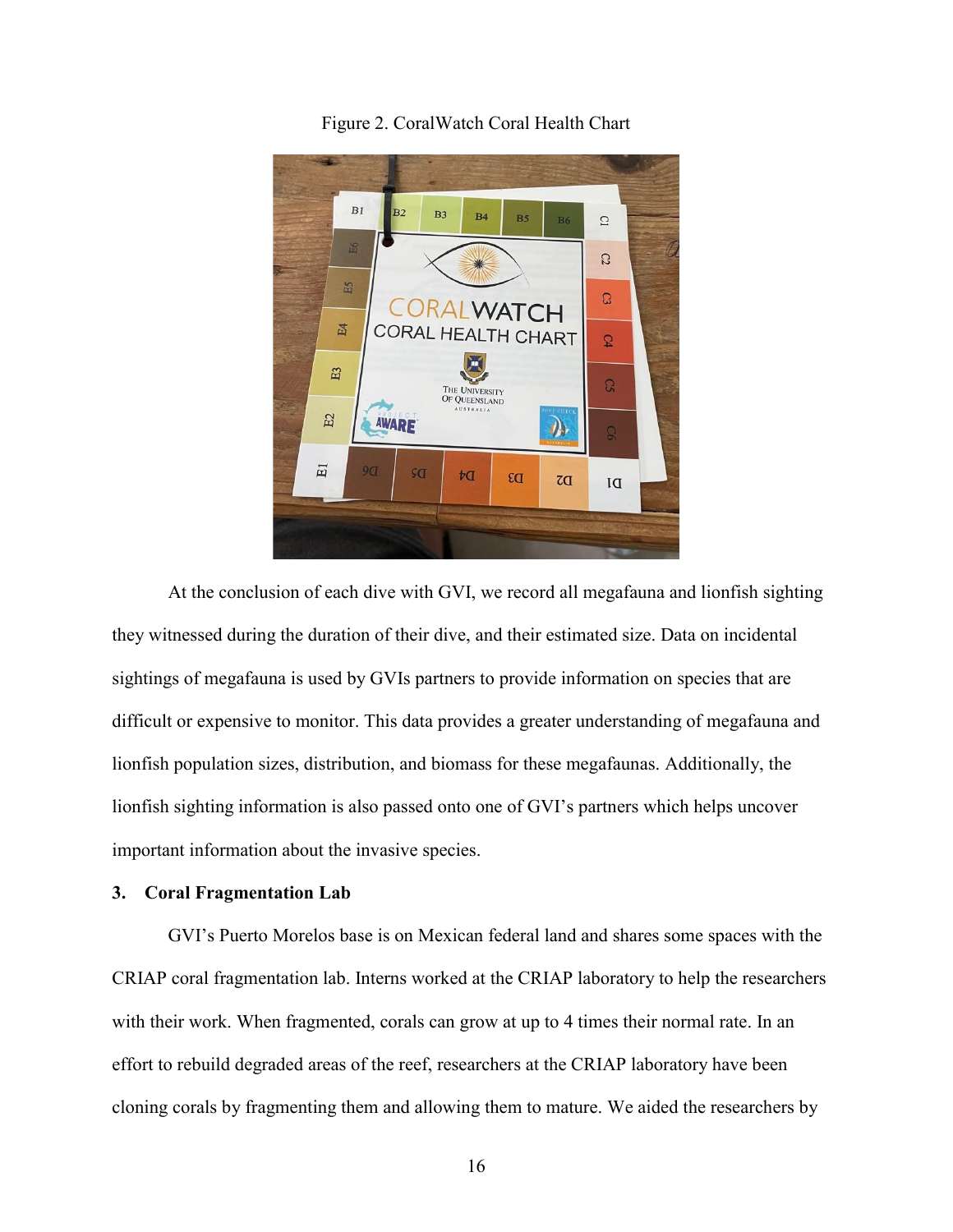assisting with the microfragments and coral nurseries. We were tasked with preparing and cleaning the coral fragments that are eligible to be replanted onto the reef. We also helped clean and maintain the tanks and equipment used by the researchers. On rare occasions, CRIAP researchers requested the aid of GVI interns to replant the cloned coral onto reef transplant sites.

The reefs in Puerto Morelos have become increasingly dominated by macroalgae rather than coral. This increase in macroalgae can be attributed to both overfishing as well as nutrient pollution (Sura et al., 2021). Overfishing has led to a decline in herbivorous fish populations which are responsible for controlling the growth of algae. Increased tourism has led to an increase in terrestrial runoff of nutrients such as nitrogen and phosphorus which aid in the growth of macroalgae. As a part of the reef restoration project in Puerto Morelos, CRIAP partnered with Healthy Reefs for Healthy People to create a marine aquaculture project for Caribbean king crabs. This species' primary diet is calcareous algae, but they prefer the fleshy macroalgae. The Caribbean king crab has per capita grazing rates that exceed those of most Caribbean herbivorous fish which make it an excellent choice to help consume competing algae on the Puerto Morelos reef. The Caribbean king crab has been shown to decrease algae cover by 50% to 80% on small reefs which led to an increase coral recruitment and abundance of reef fish (Spadaro & Butler, 2021). The Caribbean king crab occurs at low densities in this area, so the project aims to raise a large number of Caribbean king crabs to a sufficient size and use them to consume macroalgae at coral transplantation sites. Caribbean king crabs consuming the algae cover on these reefs will ensure higher survival rates of the transplanted corals. We aided the CRIAP researchers in the king crab project by feeding the juveniles, cleaning and maintaining the enclosures they are held in, and also collecting algae on dives that can be fed to the juveniles.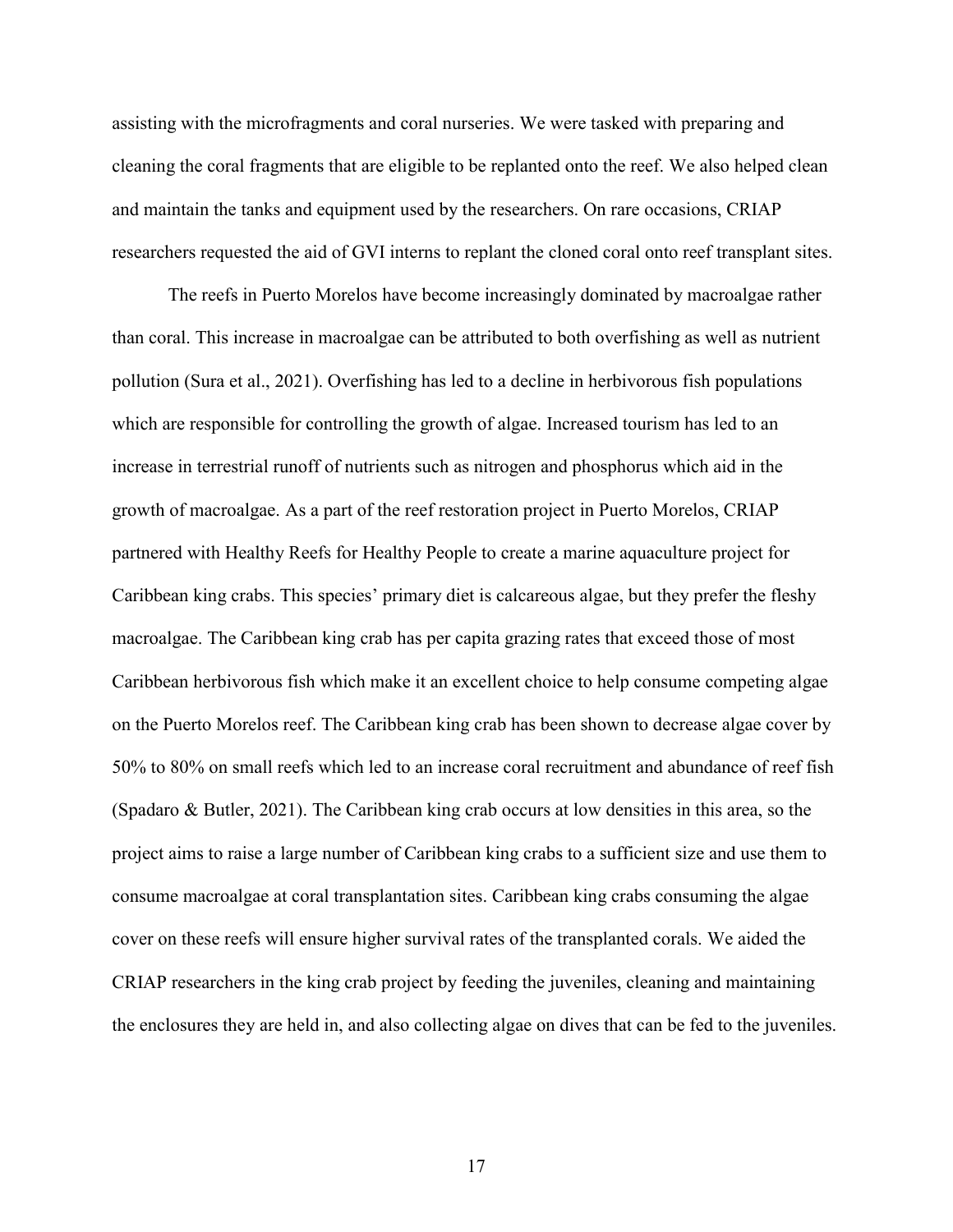#### **4. Beach Cleanups and Divers Against Debris**

Marine debris represents a large threat to coral reef ecosystems and can harm or kill animals that reside in them. Debris floating on the surface can block sunlight to corals which prevents photosynthesis, while submerged debris can be consumed by or entangle fish or marine mammals. The presence of plastics specifically in coral reef ecosystems can increase the likelihood of disease from 4% to 89% (Lamb et al., 2018). Due to COVID-19 restrictions, many of the community engagement projects were not permitted as additional contact exposure for these projects was an unnecessary risk that could shut the base down. However, we were able to assist the community in weekly beach cleanups and Divers Against Debris (DAD) dives. Each week, we spent two hours walking along the beach recovering debris that washed up on shore or was left behind by beachgoers. We used mesh bags to carry the debris while filtering out sand that may have been unintentionally picked up. At the completion of each clean, we would work together to sort out all of the debris into the following categories: cigarette butts, bottle caps, plastic bags, foam micropieces, plastic micropieces, glass, tin and aluminum cans, recyclable plastics, and non-recyclable trash. Each category was bagged separately and weighed with the exception of bottle caps. Bottle caps were counted and sent to a charity who would take them and in exchange donate a wheelchair to a community member in need for every 10,000 bottle caps. Debris collection data was sent to Healthy Reefs for Healthy People to use for their analysis. The purpose of this exercise was to collect data for GVIs partners while also removing various kinds of debris from the beach in an effort to protect marine life. Occasionally, we would snorkel in the seagrass with bags and collect similar debris. We also participated in DAD dives where we would remove debris from the reef in Puerto Morelos.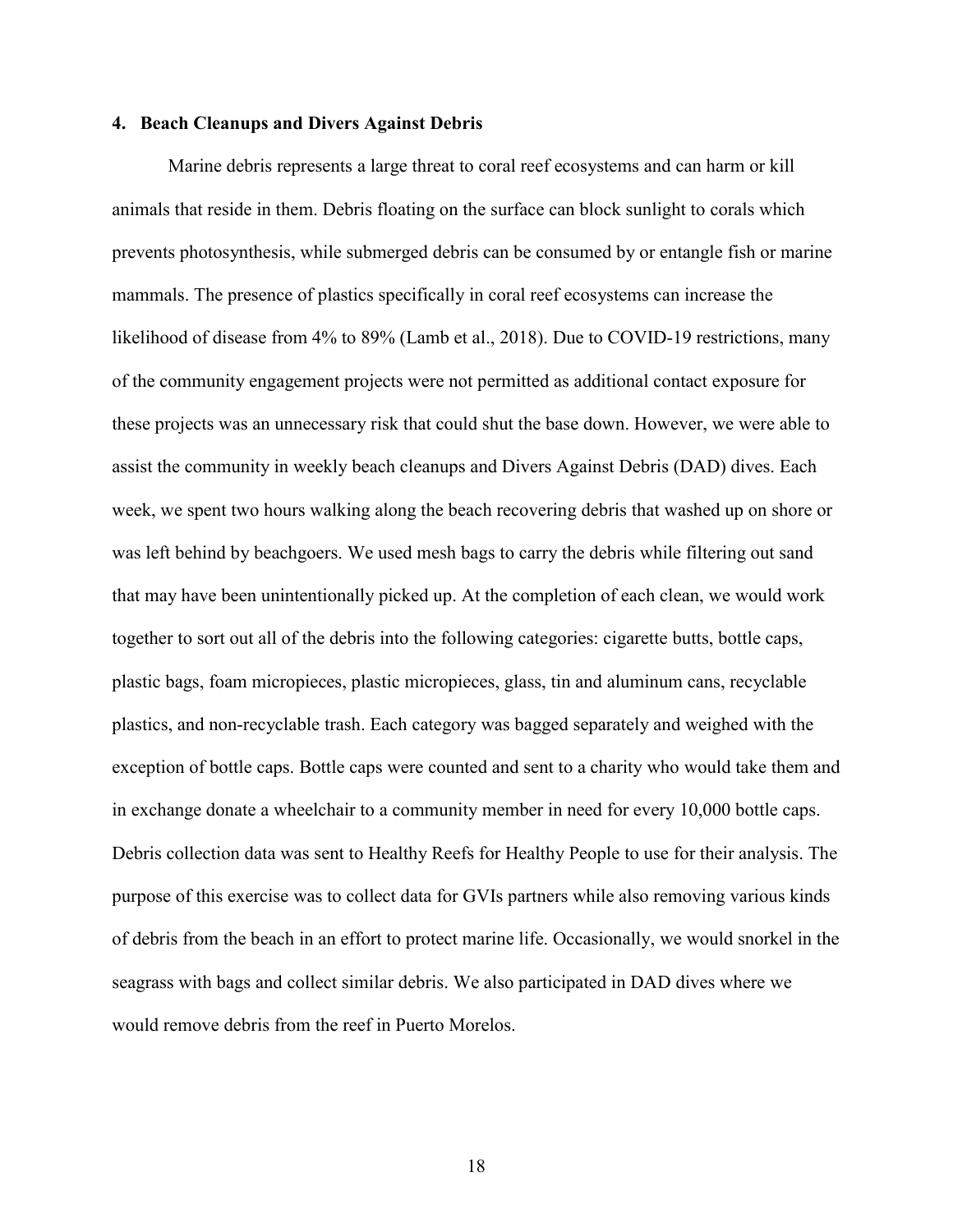For a more thorough beach and seagrass clean, interns partnered with a local volunteer conservation organization known as the Puerto Morelos Eco-Brigadas. Interns coordinated and executed a community engagement beach cleanup project during their time with GVI. Rather than participating in a typical beach or seagrass clean, interns conducted a dynamic ecosystem clean on a local community beach that utilized the assistance of community members. GVI divers combed the seagrass and collected debris in their mesh bags. Once the bags were full, they signaled to snorkelers overhead to trade the full bags for empty ones. Snorkelers would then signal to one of 2 kayaks to take the bag back to the beach. While divers were removing debris from the seagrass beds, other GVI interns and additional community members conducted an extended beach cleanup. The debris from the seagrass beds was combined with debris from the beach cleanup and then sorted like any other beach cleanup.

#### **Results**

#### **1. Trainings and Lectures**

To gain a better understanding of the local reef ecosystem, we were provided with a lecture on the local threats to the coral reef. In Puerto Morelos, there is a wide range of natural and anthropogenic threats that lead to the degradation and devastation of reef. We learned that the following local factors lead to degradation of coral reefs: storms, nutrient run-off, sewage, plastic, overfishing, algae overgrowth, animal predation, invasive species, and tourism.

Storms, hurricanes, and earthquakes occur periodically and devastate large areas of the reef by increasing the amount of sediment suspended in the water and decreasing the light availability for photosynthesis. When the sediments settle following a storm, they smother the coral and recovery can take decades as it is inhibited by algal growth. Algae competition is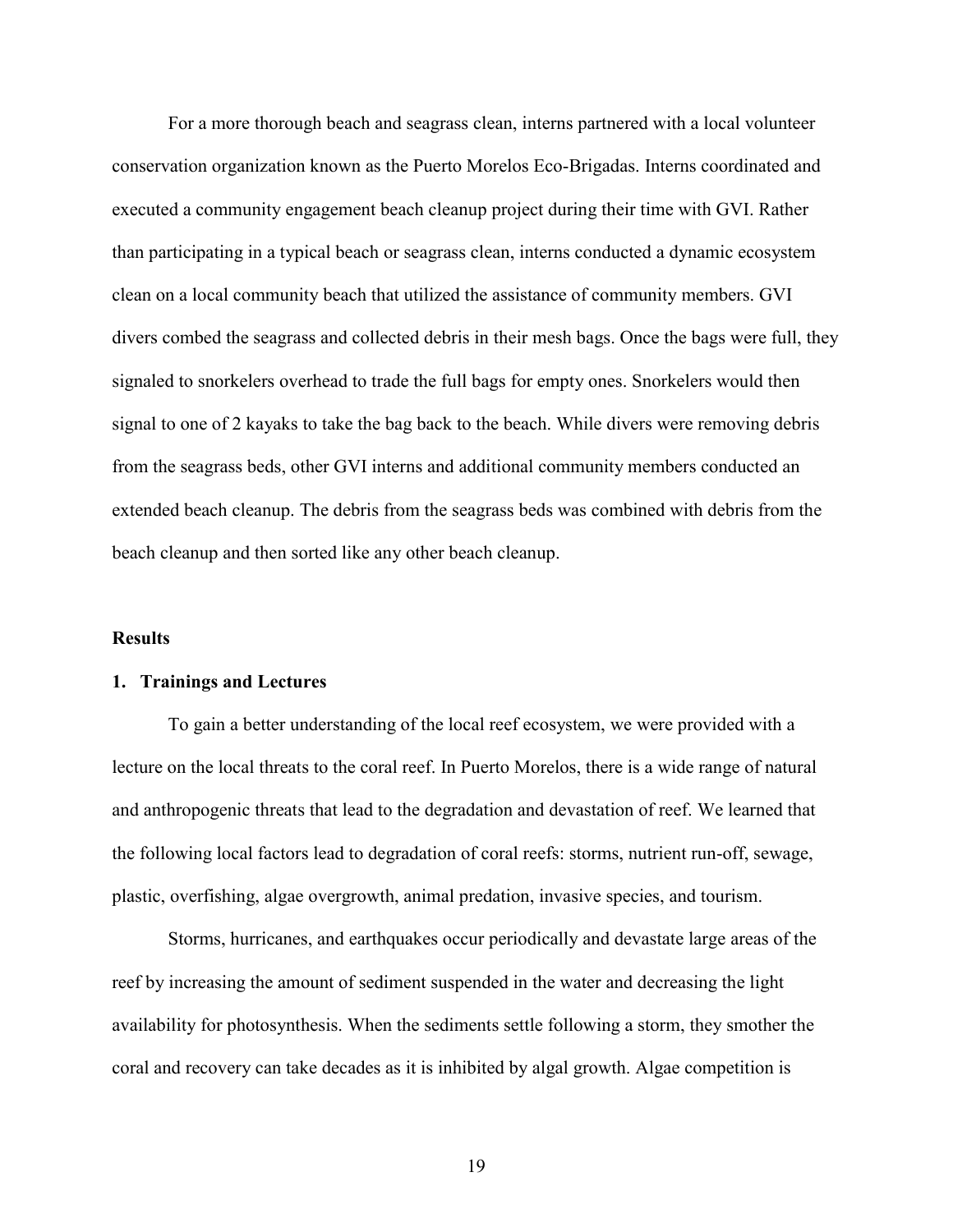another threat as algae has become a major competitor to coral in this region. In 1983 a waterborne illness wiped out 93% to 98% of the long-spined sea urchin population in one year. Before the disease there were 1 to 14 sea urchins per  $m^2$ . Following the disease there were only 0.02 sea urchins per m<sup>2</sup>. As of 2021 this region currently has 0.12 sea urchins per square meter. Sea urchins live on reefs and help by grazing the algae covering the coral. With a mass decrease in sea urchin population, algae gained a competitive advantage and began to overgrow corals.

Diseases haven't only impacted sea urchins, however. Coral diseases have increased in frequency, intensity, and geographic range over that last few decades. Once a disease is present in a reef it spreads quickly, especially amongst species that share similar genetics. During the 1970's and 1980's there was an outbreak of white band disease in the Caribbean that killed a large portion of the live coral. Today, the most prominent coral disease is called the Stony Coral Tissue Loss Disease (SCTLD). This disease has ravaged the Caribbean by rapidly killing large coral colonies in a matter of days to weeks. SCTLD affects over 20 common species of coral in the Caribbean. Coral diseases are caused by infectious pathogens such as fungi and bacteria. They are commonly transmitted through coral predation where predators like the bearded fire worm acts as a vector and spreads the disease from colony to colony. The spread of coral diseases is exacerbated by tourism, an increase in turbidity and sedimentation, and elevated sea temperatures which impair coral defense mechanisms and increase the disease growth rate.

We learned that invasive species alter the population dynamic of an ecosystem and this is especially true for lionfish in the Caribbean. Lionfish are an invasive species that are specialized predators with no natural predators of their own in the area. Lionfish decrease fish recruitment in many herbivorous fish species which turns reefs into algae dominated areas.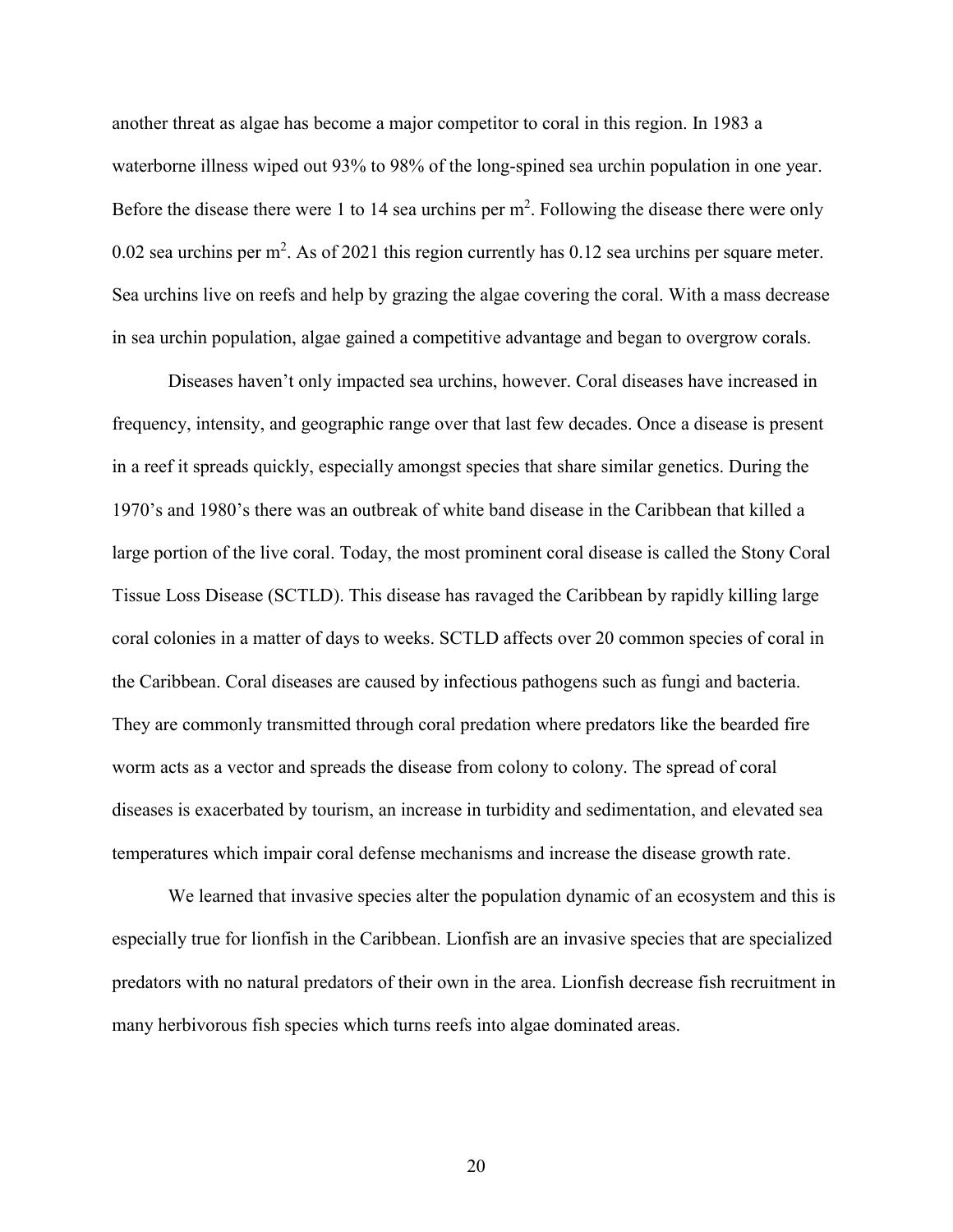Natural threats to coral reefs are difficult to prevent, but anthropogenic threats to coral reefs can be prevented but currently are not. Coral is harvested by humans for the coral trade which directly kills off coral. Coral is removed from the ocean using destructive and aggressive techniques to be sold as souvenirs or for use in aquariums. Similarly, reef fish are harvested for aquariums. Only 2% of marine fish are able to reproduce in captivity and most of the fish harvested for this trade die in transport.

Another important local anthropogenic threat to coral reefs that we learned about is overfishing. Commercial fishing in these regions grossly overfish which does not allow fish or marine mammals the opportunity to reach maturity. 80% of the world's fisheries are fully exploited and overfished. 90% of all large predatory fish such as tuna, cod, halibut, sharks, and swordfish are gone. If overfishing continues at the current rate, it is predicted that the world fisheries could collapse by 2050. Another problem with overfishing is bycatch. Over 250,000 loggerhead and leatherback turtles, 100 million sharks, and 300,000 dolphins and small whales have been unnecessary victims of bycatch. Overfishing contributes to the decrease in population of many herbivorous fish species. Without these herbivorous fish to control macroalgae growth rates, the macroalgae could overtake live coral cover.

We learned about many local threats to the reef that are related to urbanization. The state of Quintana Roo has significant water pollution issues that negatively impact coral reefs as well. Quintana Roo is home to many resorts to accommodate the growing number of tourists each year. With no sewage drainage systems in the area, mass amounts of sewage from these facilities are piped directly into the ground. This sewage finds its way into the local cenotes and eventually makes its way into the ocean. As indicated earlier, sewage can be a cause of diseases in coral that spread quickly. Agricultural runoff which is heavy in fertilizers, hormones, and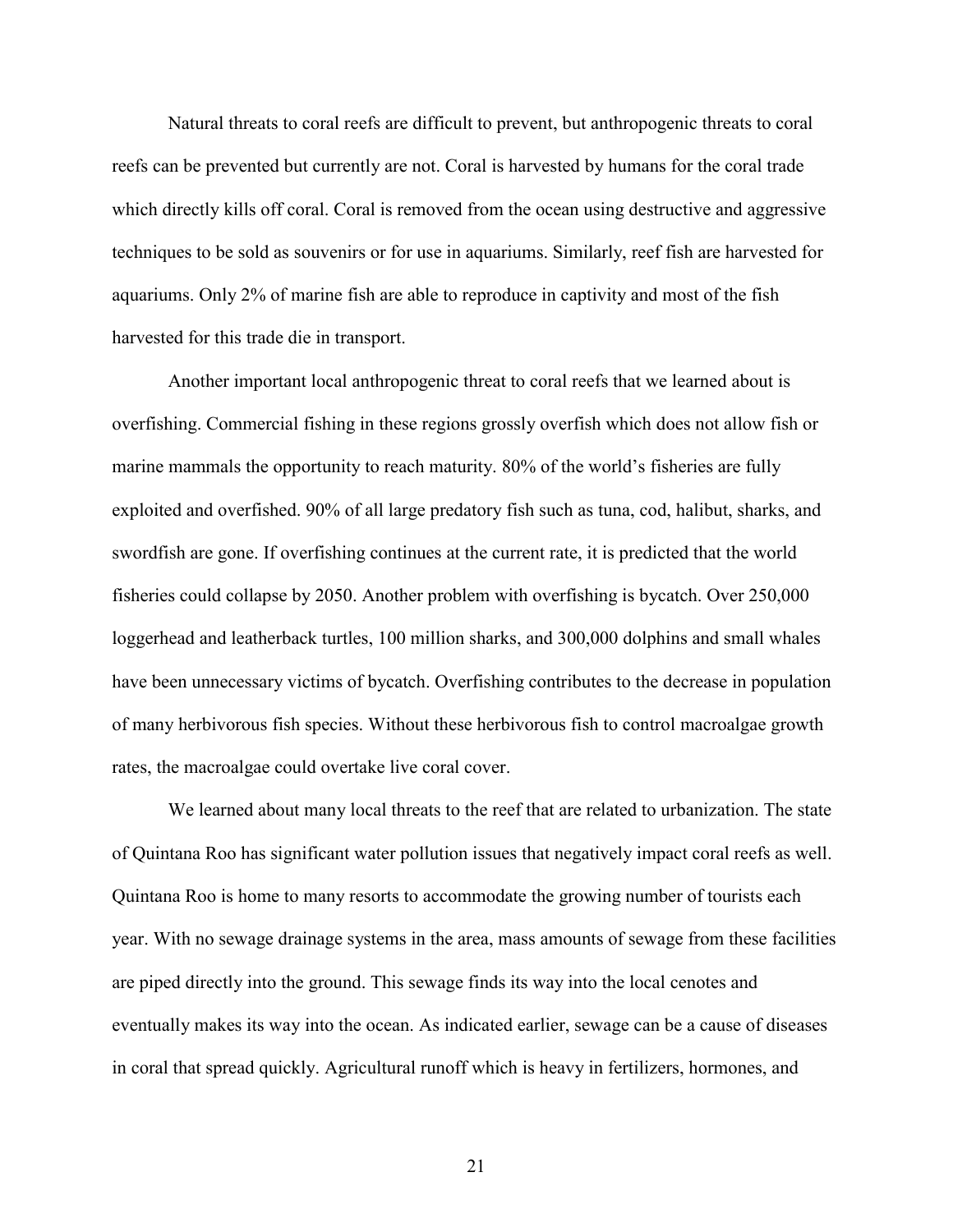cleaning products also find their way into the ocean. This nutrient based runoff provides excess amounts of nitrogen and phosphorus into the ocean which can accelerate the growth of algae and create harmful algal blooms (HAB). When HABs form, they block light from coral, preventing photosynthesis, and they use large amounts of oxygen which can suffocate the coral.

With new resorts frequently being built in Quintana Roo, urbanization, deforestation and sedimentation have become large local threats to the coral reef. The annual growth rate of Playa del Carmen is astounding at 25%. In order to build these resorts, mangrove forests are cut down in areas where they are not protected. In areas where they are protected there will occasionally by mangroves that are cut through corruption or lack of enforcement. Mangrove forests are rich feeding and nursery grounds for many marine species such as nurse sharks, barracuda, tarpon, shrimp, crabs, and many others. The mangroves act as a buffer that prevent sedimentation and nutrient runoff into the ocean and as additional shoreline protection from erosion and land loss. Without mangrove forests, increased amounts of nutrient runoff and sedimentation will find their way into the ocean and slow down or halt coral production. Mangrove forests are also carbon sinks and can absorb four times the amount of carbon dioxide than rainforests. The storage of carbon in marine and coastal ecosystems is commonly referred to as blue carbon (NOAA, 2021). Focusing on blue carbon through conservation of these ecosystems would help reduce the effects of climate change.

### **2. Scientific Dives**

Data collected by interns on research dives is handed GVI staff who compiles it and provides it directly to GVI partners who analyze this data to generate reports, coastal zone management recommendations, and to inform decision makers so that they can make the best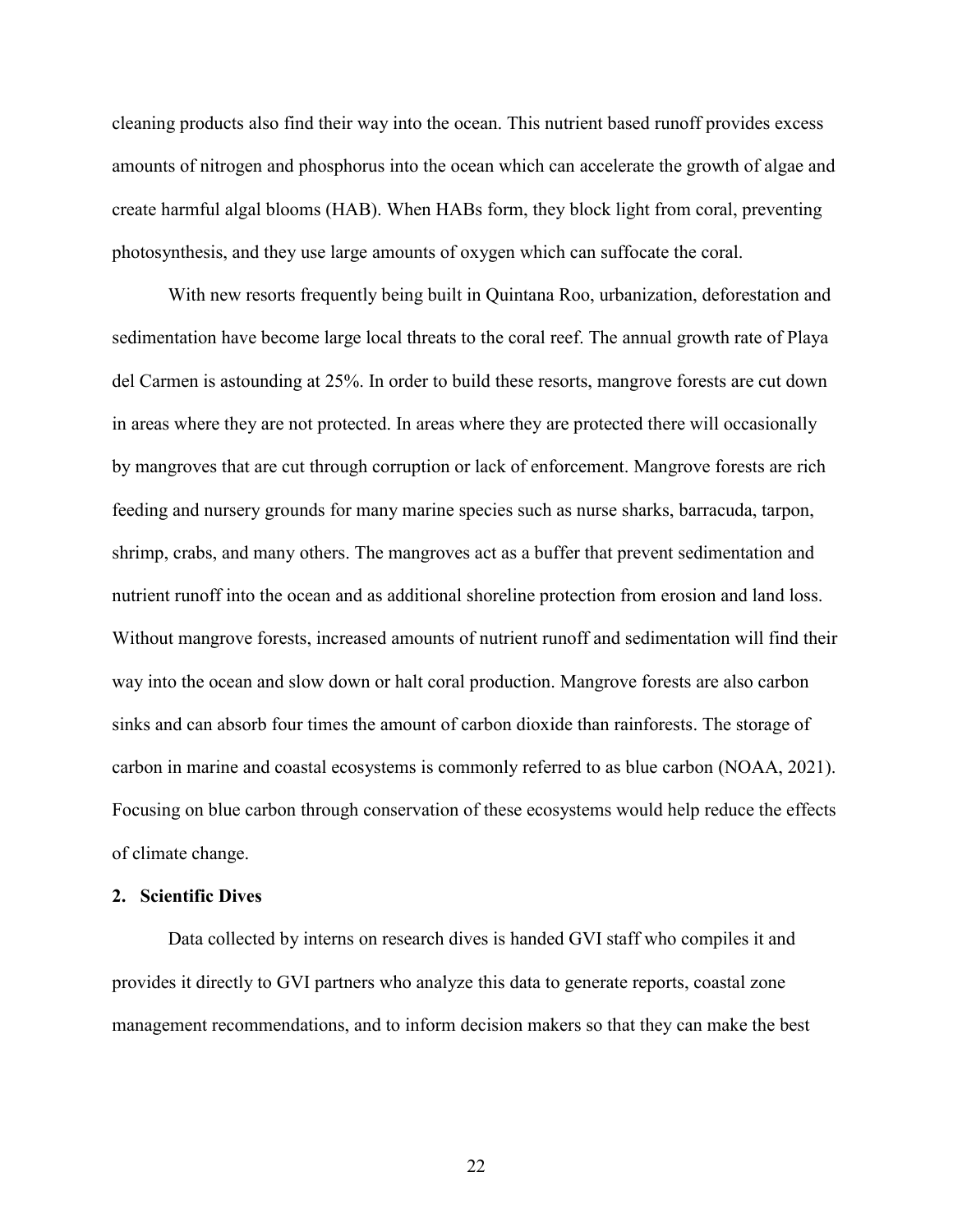management decisions. The collected data that we as interns have access to are the lionfish and incidental sightings which can be found in Table 2 and Table 3 respectively.

| <b>Species</b>       | <b>Sightings</b> | <b>Frequency Spotted</b> |
|----------------------|------------------|--------------------------|
| Caribbean Reef Squid |                  | 2.7%                     |
| Caribbean Stingray   | າ                | 5.5%                     |
| Chain Moray          |                  | $0\%$                    |
| Goldentail Moray Eel | 4                | 11.1%                    |
| Green Moray Eel      | C                | 5.5%                     |
| Green Turtle         | 5                | 13.9%                    |
| Hawksbill Turtle     |                  | $0\%$                    |
| Loggerhead Turtle    |                  | $0\%$                    |
| Nurse Shark          |                  | 2.7%                     |
| Octopus              | $\mathfrak{D}$   | 5.5%                     |
| Sharptail Eel        |                  | $0\%$                    |
| Southern Stingray    | 22               | 61.1%                    |
| Spotted Eagle Ray    | 14               | 38.9%                    |

Table 2. Incidental Sighting Data

|  | Table 3. Lionfish Sighting Data |  |  |
|--|---------------------------------|--|--|
|--|---------------------------------|--|--|

| <b>Dive Site</b>         | # of Lionfish Spotted |
|--------------------------|-----------------------|
| La Pared                 |                       |
| Cueva                    | 21                    |
| Rodman                   |                       |
| All Other Sites          |                       |
| Total                    | 36                    |
|                          |                       |
| <b>Average Size (cm)</b> | 21                    |
| <b>Maximum Size (cm)</b> |                       |
| Minimum Size (cm)        |                       |

Healthy Reefs for Healthy People (HR4HP), an organization that encourage discussion and collaboration to strengthen efforts to protect the MBRS, use GVI's collected data to analyze overall reef health. This analysis is then used to promote the adoption and applications of their reef indicators, raise awareness to the state of the reef, and make recommendations to policy makers in the region who are worried about the integrity of the MBRS. HR4HP aims to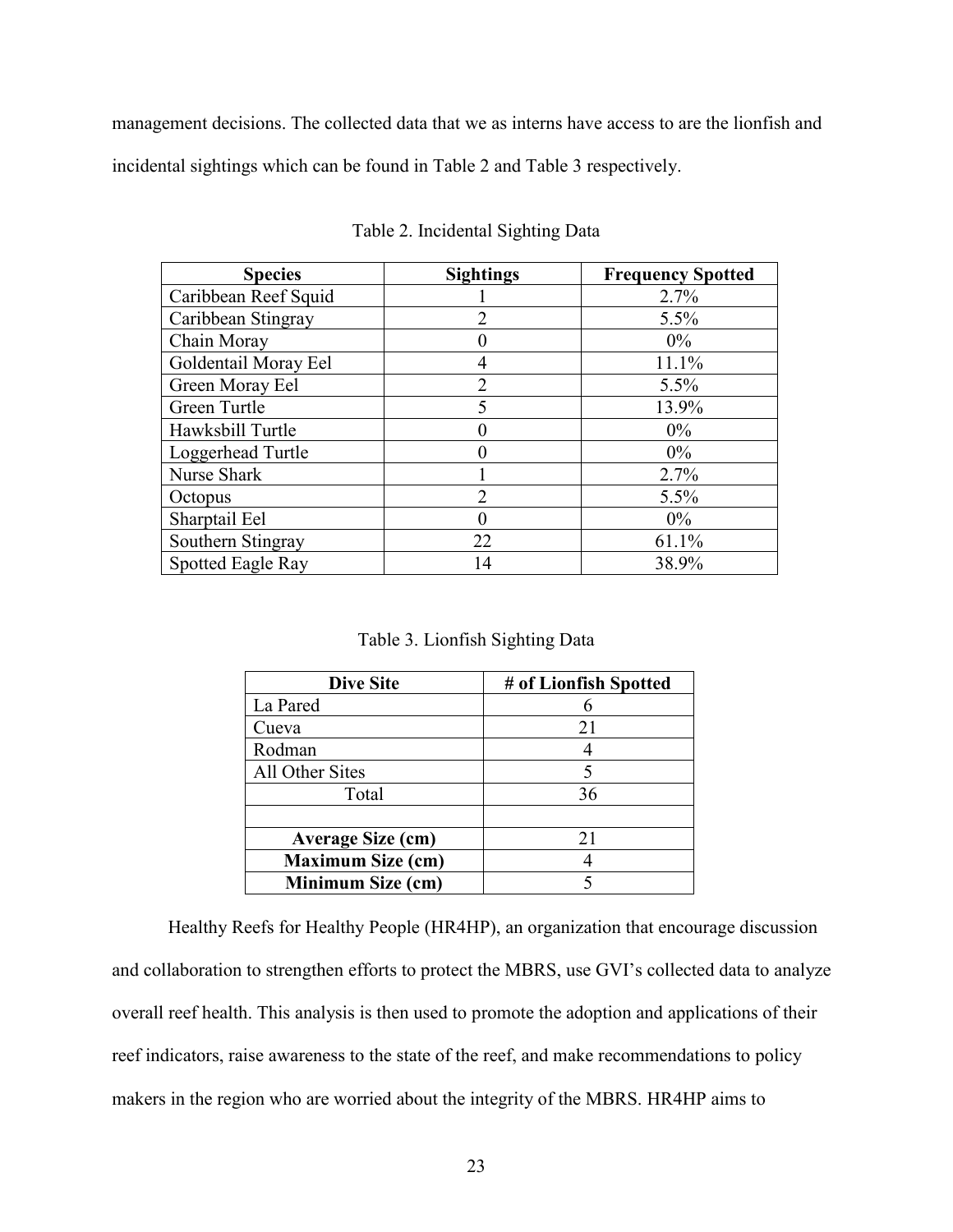standardize the analysis of this data to be used to improve reef ecosystem management. The data provided to them by GVI is analyzed along with data from other partners along the MBRS and used in an annual report card. The data gathered during this internship has not been used by GVI's partners yet, as their annual reports will be completed at the end of the year. However, by comparing previous years report cards, the value and importance in this internship program and the data collected can be demonstrated.

The annual report cards issued by HR4HP also provide recommendations to help restore the reef through such methods as enforcement of environmental regulations and engagement with the private sector to support and incentivize sustainability. Some Mexican federal agencies like the Natural Commission of Natural Protected Areas (CONAP) and the National Fisheries Institute (INAPESCA) use the recommendation from HR4HP reports and take action. Both of these agencies have worked to train coral first responder brigades to assess coral damage after storms and hurricanes and help repair the reef by reattaching overturned coral and re-stabilize the structure of the reef.

As noted previously, HR4HP uses the data collected by GVI to create their reef health metrics. They have created a metric called the Reef Health Index (RHI) that shows the health of the reef all regions of the MBRS. The subregional analysis for Mexico from their 2018 and 2020 reports can be seen in Figure 3. The subregional analysis includes data on herbivorous and commercial fish populations, coral cover, and algae cover. Noting that reefs take a long time to rebuild, drastic changes from year to year are not likely to be seen. Subtle changes in the Northern Quintana Roo subregion, where GVI's base is located, have occurred over the last couple of years.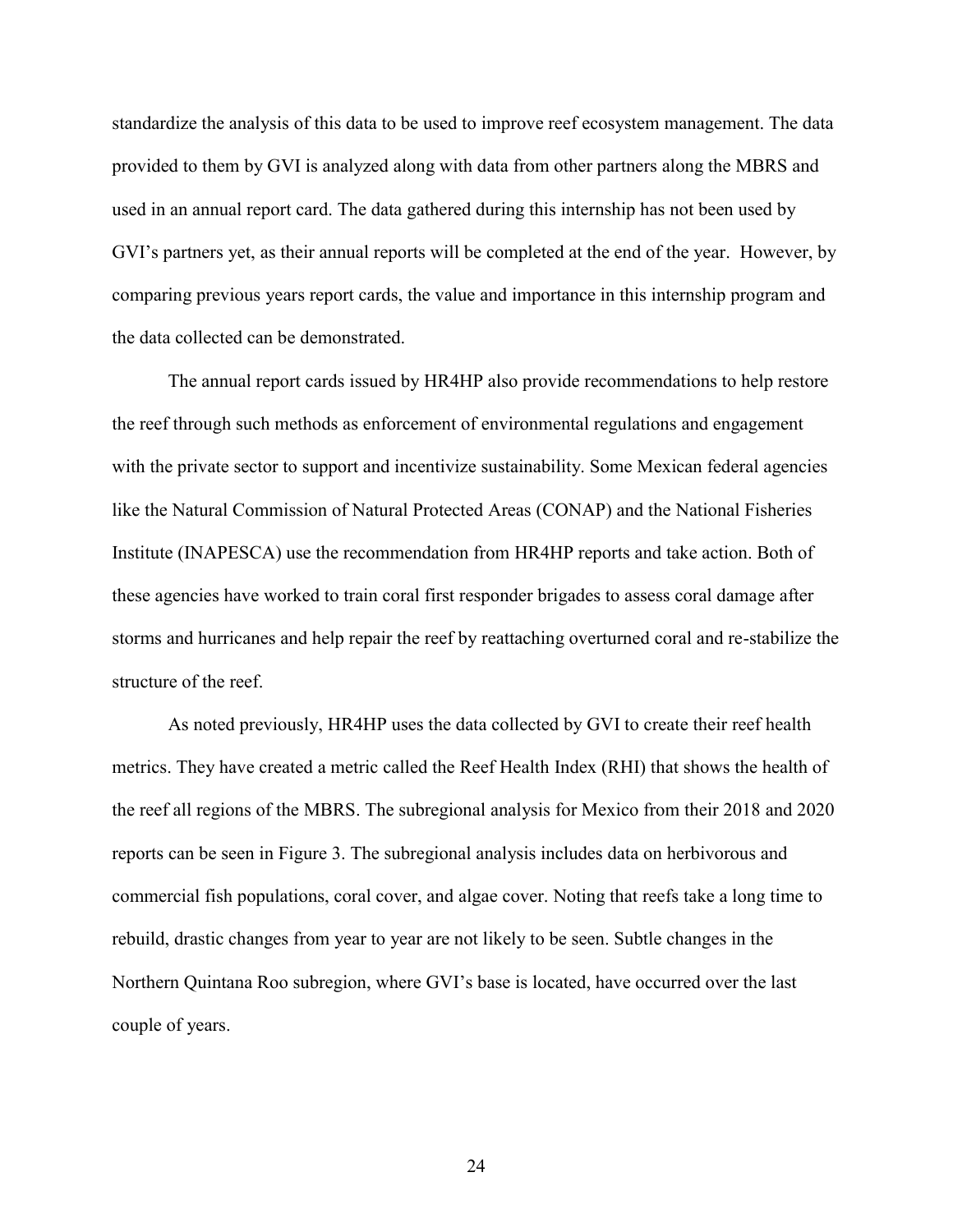|                                                                                                                                                                                                      | <b>Herbivorous</b><br>$(g/100m^{2})$<br>Fish | 2521                                    | 2,851                    | 1,555                                      | 1,738                                          | 1,438               | 2,092         |                                                    | Herbivorous<br>Herbívoros<br>(g/100m <sup>2</sup> )<br>(9/100m <sup>2</sup> )<br><b>Peces</b><br>á | 2470                                                       | 2773                                         | 3024                                               | 2217                                           | 2424                                         | 1427                                        |
|------------------------------------------------------------------------------------------------------------------------------------------------------------------------------------------------------|----------------------------------------------|-----------------------------------------|--------------------------|--------------------------------------------|------------------------------------------------|---------------------|---------------|----------------------------------------------------|----------------------------------------------------------------------------------------------------|------------------------------------------------------------|----------------------------------------------|----------------------------------------------------|------------------------------------------------|----------------------------------------------|---------------------------------------------|
|                                                                                                                                                                                                      | Commercial<br>$(g/100m^2)$<br>Fish           | 665                                     | 3,226                    | 988                                        | 572                                            | 1,590               | 1,139         |                                                    | Commercial<br>Comerciales<br>(g/100m <sup>2</sup> )<br>(g/100m <sup>2</sup> )<br>Peces<br>fish     | 88                                                         | 534                                          | 21740                                              | 641                                            | 898                                          | 906                                         |
|                                                                                                                                                                                                      | Macroalgae<br>(% cover)<br>Fleshy            |                                         |                          |                                            |                                                |                     |               |                                                    | Macroalgae<br>Macroalgas<br>Carnosas<br>(% cobertura)<br>(% cover)<br>Fleshy                       | g                                                          | $\mathfrak{D}$                               | $\frac{15}{2}$                                     | $\mathfrak{a}$                                 | 20                                           | $\frac{8}{16}$                              |
| SUBREGIONAL ANALYSIS                                                                                                                                                                                 | (% cover)                                    | 22                                      | 17                       | 26                                         | 24                                             | 17                  | 23            | <b>SUBREGIONAL ANALYSIS   ANÁLISIS SUBREGIONAL</b> | (% cobertura)<br>Live Coral<br>(% cover)<br>Corales<br>yiwas                                       | å                                                          | $\sharp$                                     | 22                                                 | $\mathfrak{a}$                                 | $\sharp$                                     | $\frac{8}{2}$                               |
|                                                                                                                                                                                                      | _<br>ខេត្ត<br>ខេ                             | 17                                      | 17                       | $\frac{3}{2}$                              | $\frac{8}{2}$                                  | ដូ                  | 윾             |                                                    | de Sitios<br>Número<br>#Sites                                                                      | e,                                                         | 89                                           | $\frac{8}{18}$                                     | $\frac{9}{1}$                                  | Z                                            | $\frac{8}{16}$                              |
|                                                                                                                                                                                                      | #Sites                                       | 47                                      | $\frac{8}{18}$           | $\overline{4}$                             | 22                                             | $\overline{ }$      | 34            |                                                    | 롩졺                                                                                                 | 2.8                                                        | 2.8                                          | $\frac{8}{3}$                                      | 2.5                                            | 28                                           | 2.5                                         |
|                                                                                                                                                                                                      | 돑                                            | 2.5                                     | 3.5                      | 23                                         | 2.3                                            | 2.8                 | 2.8           |                                                    |                                                                                                    |                                                            |                                              |                                                    |                                                |                                              |                                             |
|                                                                                                                                                                                                      | Subregion /<br>Country                       | Quintana Roo<br>Nothern                 | Cozumel                  | Sian Ka'an)<br>Quintana Roo<br>Central     | Quintana Roo<br>Southern                       | Chinchorro<br>Banco | <b>MEXICO</b> |                                                    | Subregión / País<br>Nombre de la<br>Subregion/<br>Country                                          | <b>MEXICO</b><br>MÉXICO                                    | North. Quintana Roo<br>Norte de Quintana Roo | Cozumel Cozumel                                    | Centro de Quintana Roo<br>Central Quintana Roo | South Quintana Roo.<br>Sur de Quintana Roo   | Banco Chinchorro<br><b>Banco Chinchorro</b> |
| NORTHERN<br>QUINTANA<br>ROO<br>NORTE DE<br>QUINTANA<br>ROO<br>COZUMEL<br>COZUMEL<br>NORTHERN<br>QUINTANA<br>ROO<br><b>COZUMEL</b><br>Ç<br>$3.5 - 4.2$<br>$2.7 - 3.4$<br>$1.9 - 2.6$<br>$\frac{8}{1}$ |                                              |                                         |                          |                                            |                                                |                     |               |                                                    |                                                                                                    |                                                            |                                              |                                                    |                                                |                                              |                                             |
|                                                                                                                                                                                                      |                                              | Reef Health Index (RHI)<br>by Subregion | $4.3 - 5.0$<br>Very Good | $3.5 - 4.2$<br>$2.7 - 3.4$<br>Good<br>Fair | $1.9 - 2.6$<br>$1.0 - 1.8$<br>Critical<br>Poor |                     |               |                                                    |                                                                                                    | Reef Health Index (RHI)<br>Índice de Salud Arrecifal (ISA) |                                              | $4.3 - 5.0$<br>Very Good   Muy bien<br>Good   Bien | Fair   Regular                                 | $1.0 - 7$<br>Critical   Crítico<br>Poor   Ma |                                             |

Figure 3. Subregional Analysis of the Mexican Region of the MBRS in 2018 (left) and 2020 (right) (McField et al.)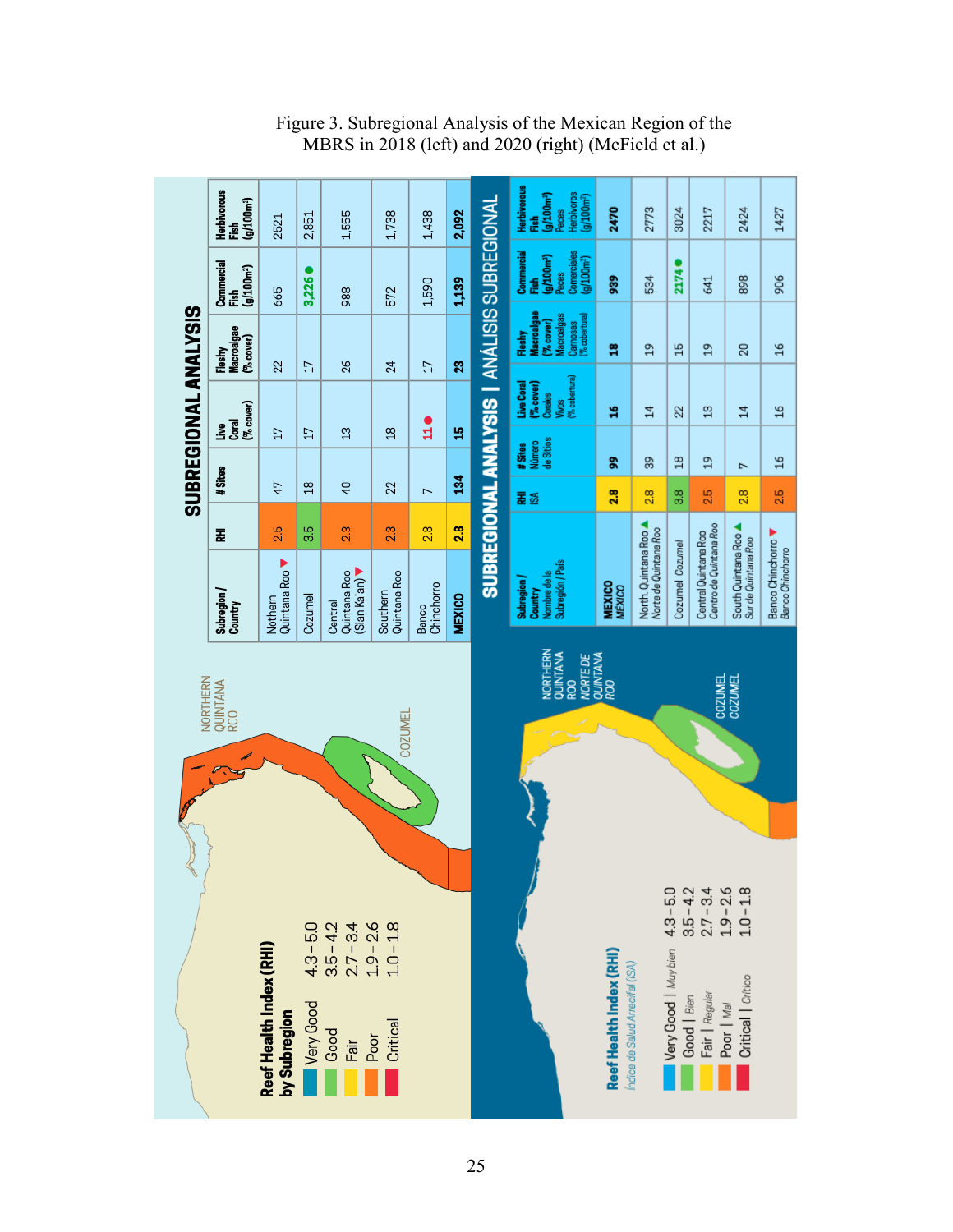### **3. Beach Cleanups and Divers Against Debris**

Beach cleanups were disheartening at times because even after spending hours removing debris from the sand, new debris washed ashore overnight, and the beach looked exactly as it did prior to a beach cleanup. The most common types of debris found on the beaches were fishing gear, packaging materials, personal hygiene items, and small and large pieces of trash. We covered a total of 4200 meters during the month-long internship and the amount of debris collected was concerning with 285 kilograms of non-recyclable trash being the feature of the results. Table 4 shows the breakdown of what debris was found over the course of the internship.

| Table 4. Deach Cleanup Results |             |  |  |  |  |
|--------------------------------|-------------|--|--|--|--|
| <b>Item</b>                    | # Collected |  |  |  |  |
| Cigarette Butts                | 44          |  |  |  |  |
| Plastic Bottle Caps            | 1,029       |  |  |  |  |
| <b>Plastic Bags</b>            | 293         |  |  |  |  |
| Foam Micropieces               | 3,995       |  |  |  |  |
| <b>Plastic Micropieces</b>     | 5,905       |  |  |  |  |
|                                |             |  |  |  |  |
| <b>Item</b>                    | Weight (Kg) |  |  |  |  |
| Glass                          | 63.6        |  |  |  |  |
| Tin/Aluminum Cans              | 8.14        |  |  |  |  |
| Recyclable Plastic             | 9.02        |  |  |  |  |
| Non-recyclable Trash           | 285.58      |  |  |  |  |

Table 4. Beach Cleanup Results

### **4. Professional Skills**

Through this internship, we were tasked with a many responsibilities and assignments to contribute to research projects for GVI's partners. Through these assignments, we gained many professional skills that will aid them in their future careers. Through lectures and exams on an array of topics, we developed hard skills such as biological survey techniques and marine ecology expertise. Through day-to-day activities, we developed many soft skills as well. We learned patience, independence, collaboration, teamwork, flexibility, and adaptability through self-directed tasks, group work in a new environment, and exposure to different cultures. Lastly,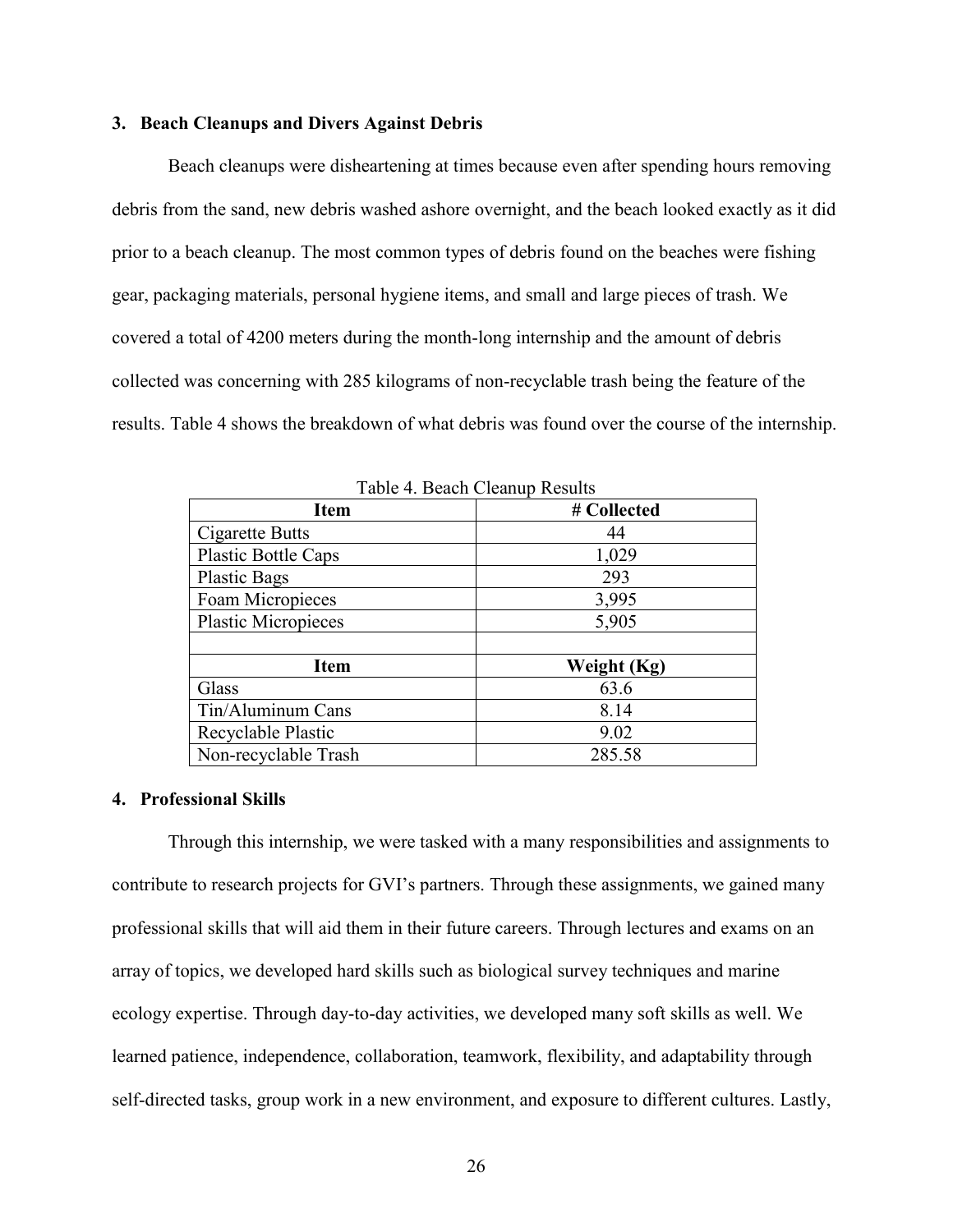we developed an intercultural competency by working in a foreign country. We learned about Latin American culture, language, and habits while also experiencing local challenges and a different way of living. Working with peers from different backgrounds, ages, cultures, and educations provided us with a new perspective on the world and the issues surrounding it.

### **Discussion**

The research gathered by GVI is used directly to analyze the health of portions of the MBRS. Based on these analyzations, policy recommendations are made which influence the future of this reef system. Between 2018 and 2020 the RHI in the Northern Quintana Roo subregion has increased from 2.5 to 2.8. RHI is measured on a scale of 1 to 5 which currently labels the health of the reef in this region as "fair" Over the same period of time, live coral cover and fleshy macroalgae cover have decreased from 17% to 14% and 22% to 19% respectively. The other data in the report cards illustrates why the fleshy macroalgae cover has decreased. Herbivorous fish populations have increased from 2521 to 2773 grams per 100 square meters. The uptick in herbivorous fish likely explains the decrease in the fleshy microalgae cover. While the decrease in coral cover does stand out, it's worth noting that the overall health of the coral in this region has still increased. The RHI has increased over this span likely due to disease, bleaching, and mortality levels decreasing. It is possible that corals in 2018 that were bleached or diseased have died which would explain the decrease in coral cover but increase in reef health. Some of the data for the Northern Quintana Roo subregion of Mexico is provided by the efforts of interns working with GVI.

Based on the reports created by HR4HP, policymakers and leaders are provided with factual data to show how these reef communities have been impacted by natural and anthropogenic threats in the region. With this information, leaders and policymakers have been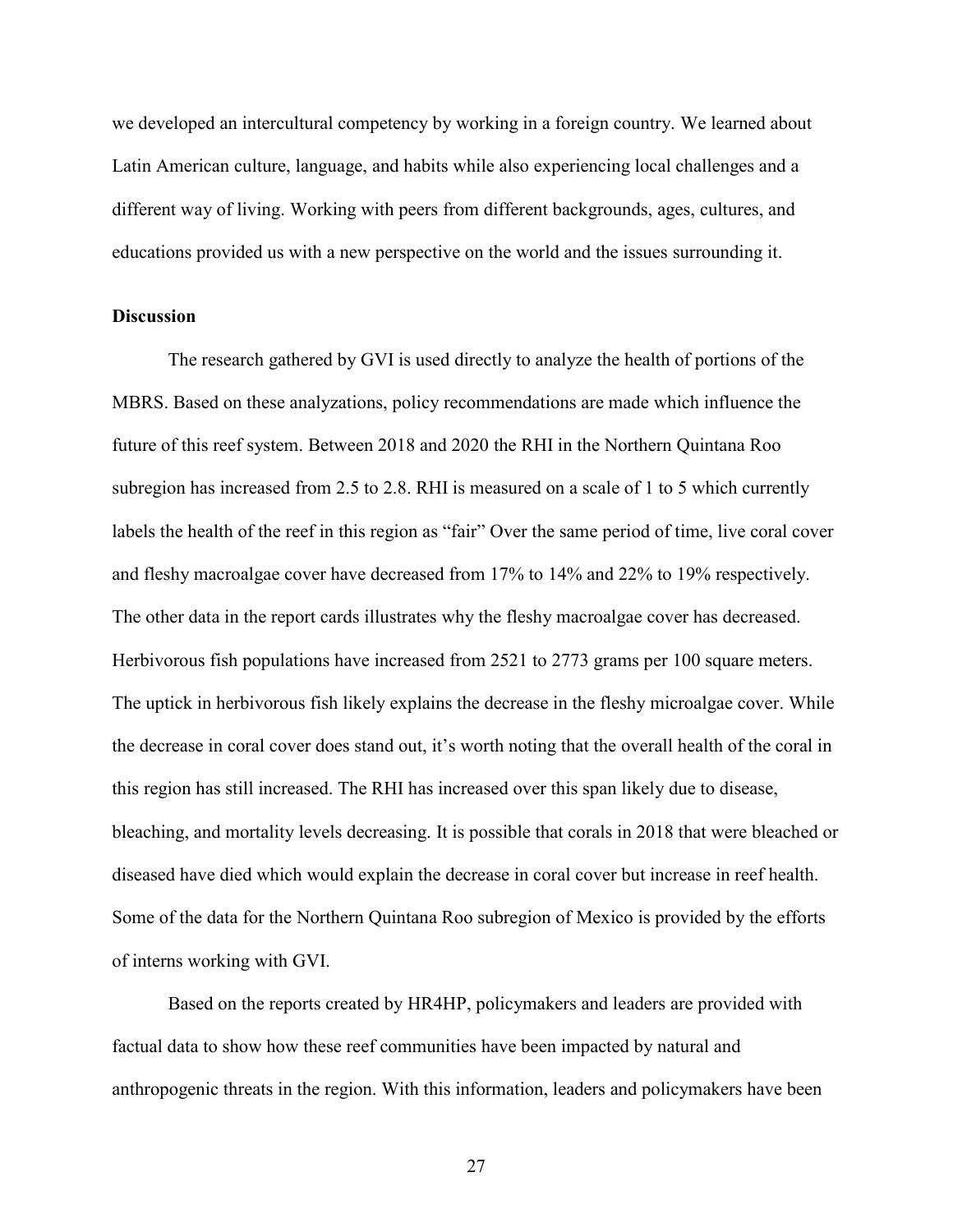able to make decisions that partially mitigate these problems. There are many ecosystem restoration projects taking place in this region such as herbivore population enhancement and reef-building coral transplantation. Without the constant supply of reef health data gathered by GVI, there would not be an accurate representation of the health of the coral reef in the Northern Quintana Roo region of the MBRS. Lack of information regarding the state of the reef would result in lack of changes and the coral would continue to suffer until they it was eradicated. The research methods and data gathering performed by GVI interns directly contributes to necessary policy reform and enforcement responsible for protecting and healing one of the Caribbean's greatest resources.

### **Conclusion**

Climate change impacts all coral reefs in the world with indirect threats such as ocean acidification and direct threats including ocean warming and sea level rise. Mitigating these issues will take an international effort. Local threats to coral reefs can be addressed by local communities and national policymakers. In Puerto Morelos, the biggest contributor to coral reef degradation is urbanization. Construction of new resorts results in the deforestation of mangroves which are a vital part of the coral reef ecosystem due to their containment of sediments that would otherwise disturb the turbidity in the shallow ocean waters. Lack of waste processing allows sewage to pollute local waters that find their way into the ocean and block sunlight from the coral while also suffocating coral via harmful algal blooms (HABs). Overfishing occurs throughout Quintana Roo as there is lack of enforcement of these laws.

Conservation mitigation efforts can help immediately aid degrading coral reefs, but they are only a temporary fix. In order to eliminate local threats, local lawmakers need to create new laws and start enforcing existing ones. New laws should focus on including mangrove forests in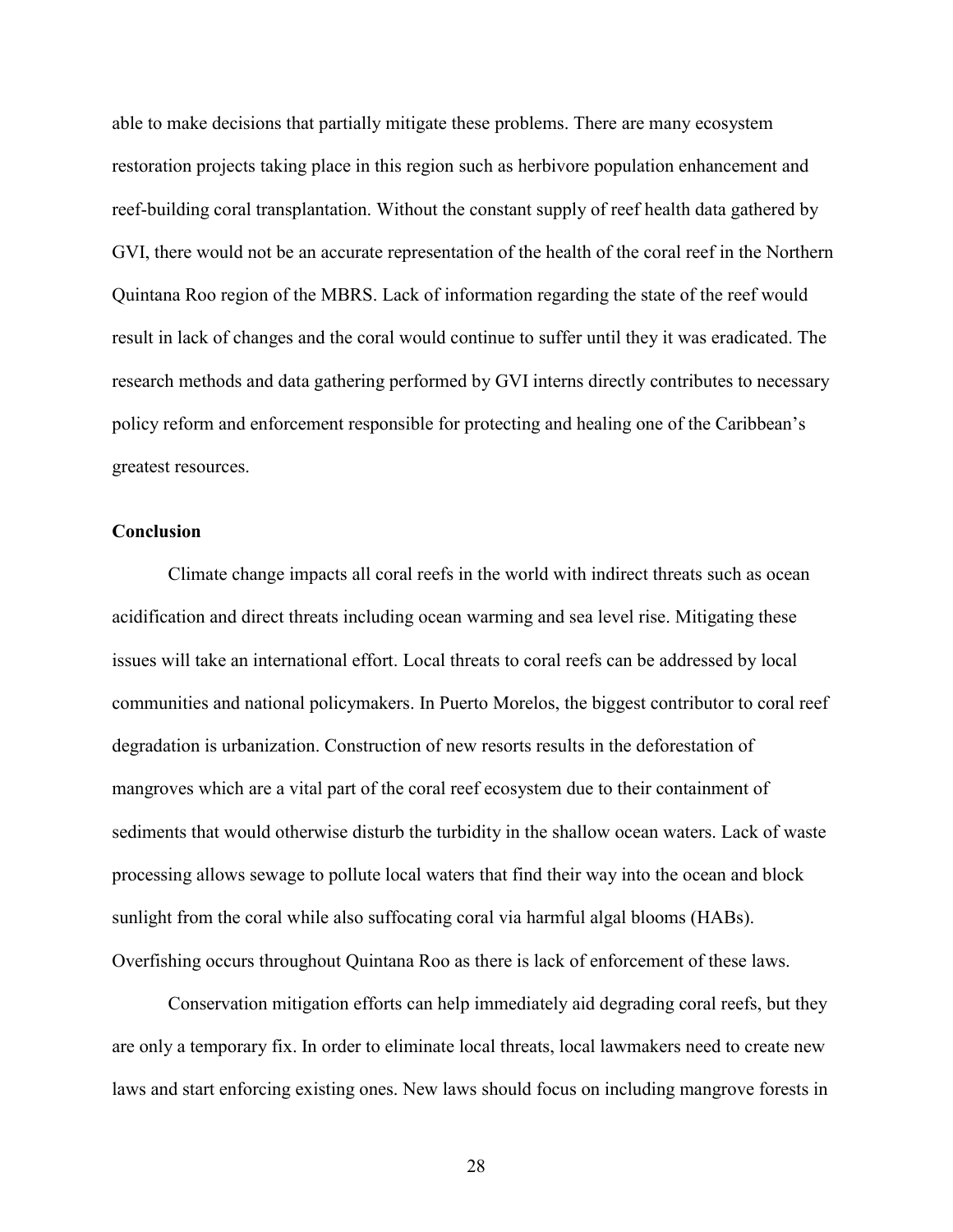the natural protected areas associated with coral reefs, creating wastewater processing plants while simultaneously creating guidelines for how residential facilities pipe their sewage systems. Local marine enforcement services need to begin enforcing regulations surrounding overfishing and develop incentive programs to ease the transition. GVI's federal partners should also use information on the lionfish populations to incentivize fisherman to catch the invasive species or create a program designed towards finding other solutions to the invasive species problem.

Even with the efforts of GVI, the reefs are not improving as quickly as one might hope. A constant stream of data continues to provide a real time look into the status of the reef, but in the Northern Quintana Roo subregion, the reef health is listed as 'fair'. The reef still needs a lot of help and many of the local threats can be removed if proper action is taken and communities are properly educated on what changes they can make to help.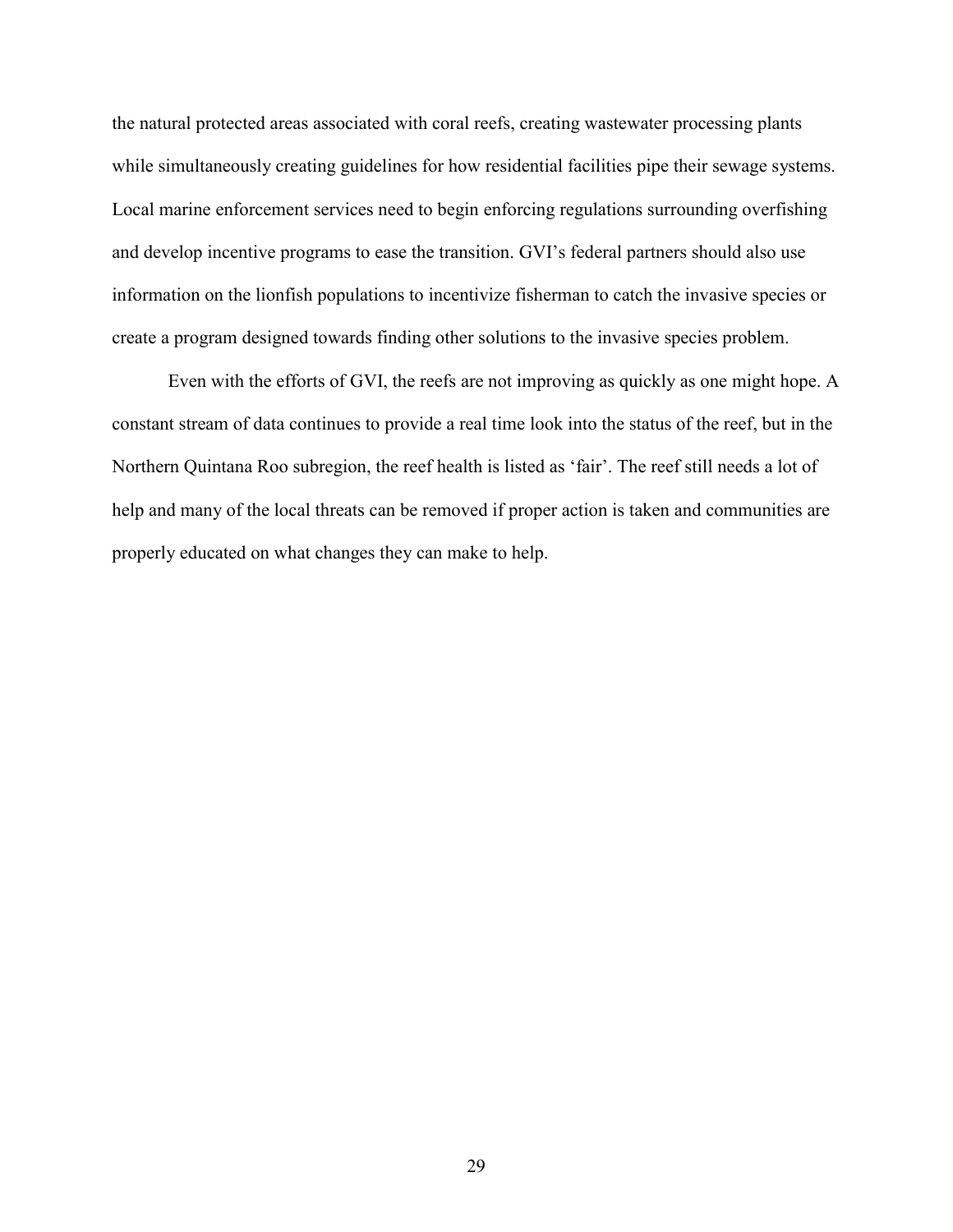### **References**

- Burke, L., Reytar, K., Spalding, M., & Perry, A. (2011). *Reefs at Risk Revisited*. World Resources Institute.
- CoralWatch. *CoralWatch Do It Yourself Kit*. University of Queensland, Australia.

Google. (2021). Google Earth [Computer software].

- NOAA. (2011). Coral Reefs Support Jobs, Tourism, and Fisheries. National Ocean Service website, https://floridakeys.noaa.gov/corals/economy.html#:~:text=By%20one%20estimate%2C%20co ral%20reefs,full%20and%20part%2Dtime%20jobs.
- NOAA. (2021, February 26). What is Blue Carbon? National Ocean Service website, https://oceanservice.noaa.gov/facts/bluecarbon.html
- McField, M., Drysdale, I., Peterson, A. G., Soto, M., Flores, M. R., & Craig, Nicole. (2020). *2020 Mesoamerican Reef Report Card: Evaluation of Ecosystem Health.* Healthy Reefs for Healthy People.
- McField, M., Drysdale, I., Peterson, A. G., Soto, M., Flores, M. R., & Craig, Nicole. (2018). *Mesoamerican Reef Report Card: An Evaluation of Ecosystem Health.* Healthy Reefs for Healthy People.
- Keller, B. D., Gleason, D. F., McLeod, E., Woodley, C. M., Airamé, S., Causey, B. D., . . . Steneck, R. S. (2009). Climate change, Coral Reef Ecosystems, and Management Options for Marine Protected Areas. *Environmental Management, 44*(6), 1069-1088. doi:10.1007/s00267-009-9346-0
- Lamb, J. B., Willis, B. L., Fiorenza, E. A., Couch, C. S., Howard, R., Rader, D. N., . . . Harvell, C. D. (2018). Plastic Waste Associated with Disease on Coral Reefs. *Science, 359*(6374), 460-462. doi:10.1126/science.aar3320
- Lang, J. C., Marks, K. W., Kramer, P. R., & Ginsburg, R. N. (2015). *A Guide to Methods & Training Materials*. Atlantic & Gulf Rapid Reef Assessment (AGRRA).
- Spadaro, A. J., & Butler, M. J. (2021). Herbivorous Crabs Reverse the Seaweed Dilemma on Coral Reefs. *Current Biology, 31*(4). doi:10.1016/j.cub.2020.10.097
- Sura, S. A., Bell, A., Kunes, K. L., Turba, R., Songer, R., & Fong, P. (2021, January 23). Responses of Two Common Coral Reef Macroalgae to Nutrient Addition, Sediment Addition, and Mechanical Damage. *Journal of Experimental Marine Biology and Ecology, 536*. doi:10.1016/j.jembe.2021.151512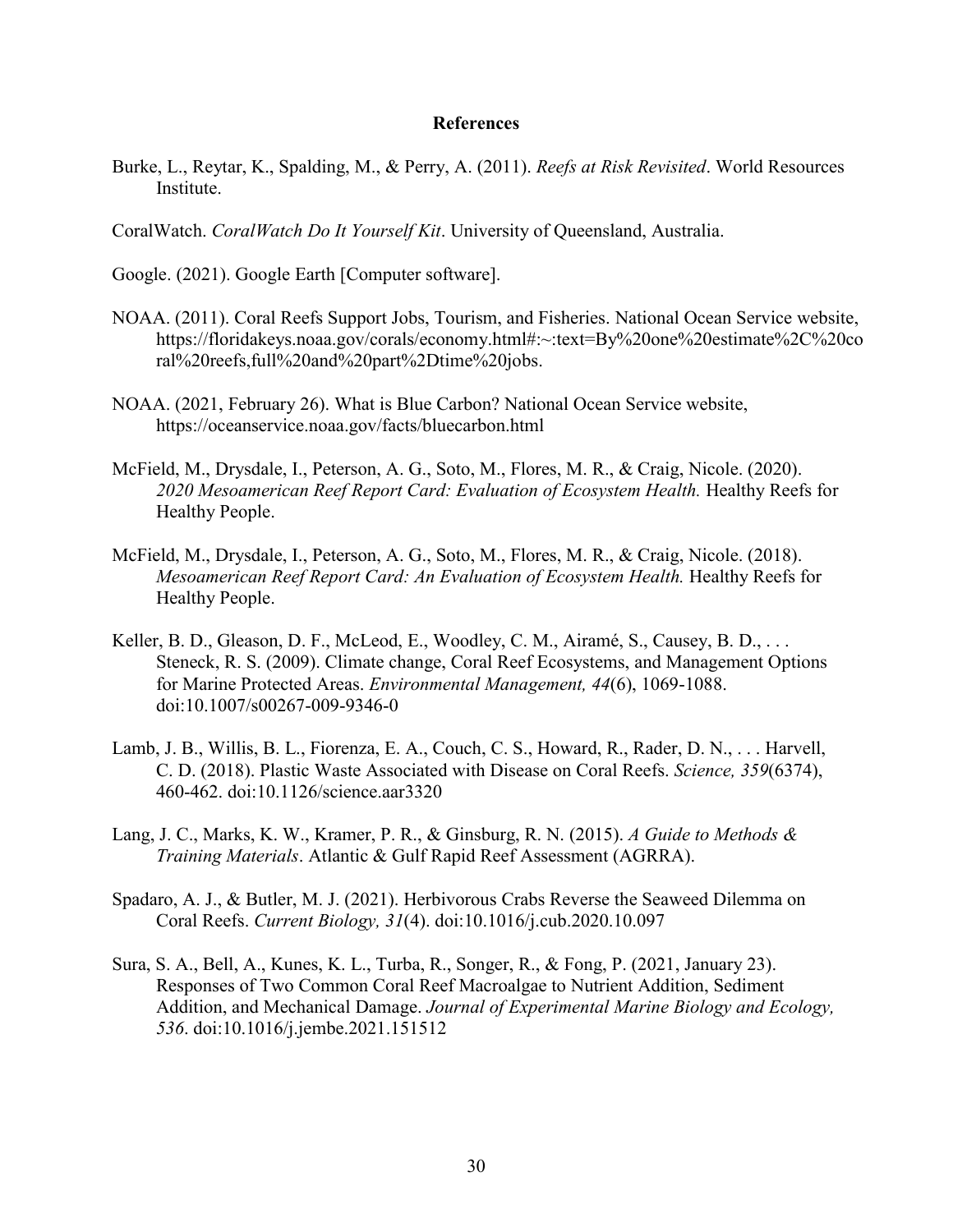**Appendix A**

**AGRRA Monitoring Methodology**

**Provided by the Atlantic & Gulf Rapid Reef Assessment Program**